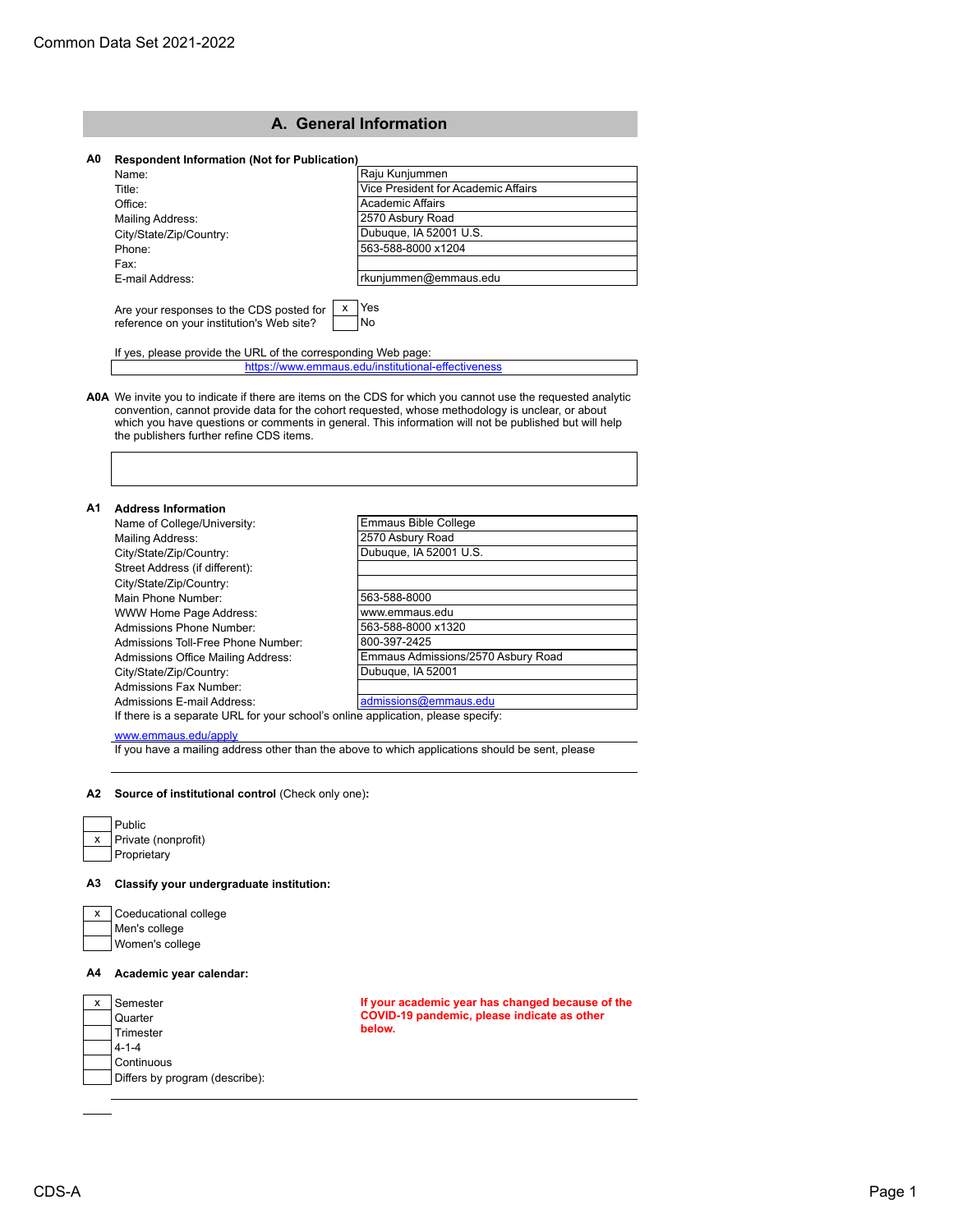- Other (describe): **Emmaus Global Campus courses are either 8 or 15-weeks in length A5 Degrees offered by your institution:** x Certificate Diploma x Associate Transfer Associate Terminal Associate
- x Bachelor's Postbachelor's certificate Master's Post-master's certificate Doctoral degree research/scholarship Doctoral degree – professional practice
- Doctoral degree -- other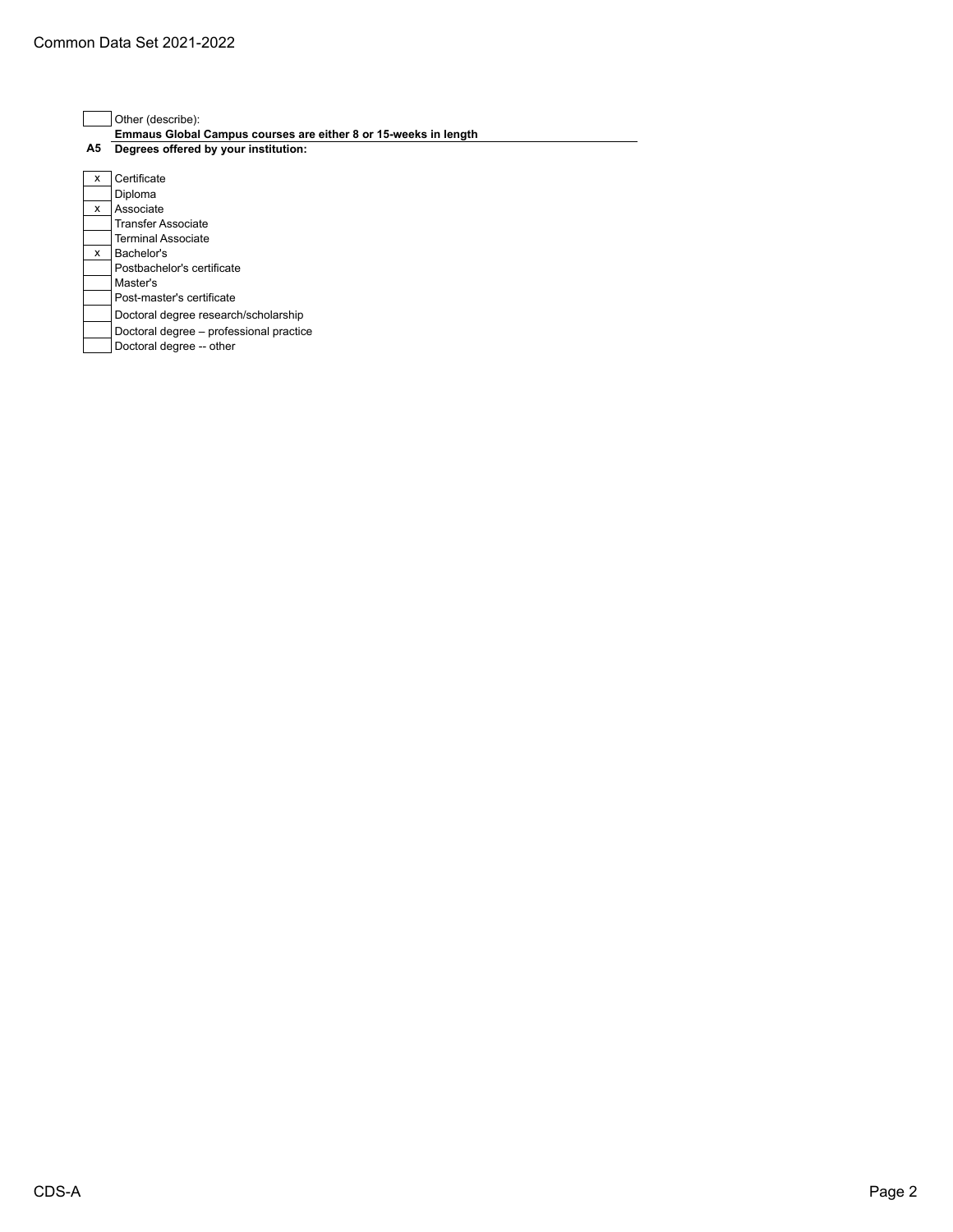# **B. ENROLLMENT AND PERSISTENCE**

### **B1 Institutional Enrollment - Men and Women**

Provide numbers of students for each of the following categories as of the institution's official fall reporting date or as of **October 15, 2021.**

• Note: Report students formerly designated as "first professional" in the graduate cells. For information on reporting study abroad students please see this link.

|                                   | <b>FULL-TIME</b> |       | <b>PART-TIME</b> |       |
|-----------------------------------|------------------|-------|------------------|-------|
|                                   | Men              | Women | Men              | Women |
| <b>Undergraduates</b>             |                  |       |                  |       |
| Degree-seeking, first-time        | 18               | 29    | 0                |       |
| Other first-year, degree-seeking  | 11               |       |                  |       |
| All other degree-seeking          | 43               | 52    |                  |       |
| <b>Total degree-seeking</b>       | 72               | 88    | 8                | 8     |
| All other undergraduates enrolled | O                |       | 4                | 12    |
| <b>Total undergraduates</b>       | 72               | 89    | 12               | 20    |
| Graduate                          |                  |       |                  |       |
| Degree-seeking, first-time        |                  | 0     |                  |       |
| All other degree-seeking          |                  | 0     |                  |       |
| All other graduates enrolled in   |                  | ი     |                  |       |
| <b>Total graduate</b>             |                  |       |                  |       |
| <b>Total all students</b>         | 72               | 89    | 12               | 20    |
|                                   |                  |       |                  |       |

| Total all undergraduates        | 193 |
|---------------------------------|-----|
| Total all graduate              |     |
| <b>GRAND TOTAL ALL STUDENTS</b> | 193 |

### **B2 Enrollment by Racial/Ethnic Category.**

Provide numbers of undergraduate students for each of the following categories as of the institution's official fall reporting date or as of **October 15, 2021**.

- Include international students only in the category "Nonresident aliens."
- Complete the "Total Undergraduates" column only if you cannot provide data for the first two columns.
- Report as your institution reports to IPEDS: persons who are Hispanic should be reported only on the Hispanic line, not under any race, and persons who are non-Hispanic multi-racial should be reported only under "Two or more races."

|                                                 | Degree-Seeking | Degree-Seeking | <b>Total</b> |
|-------------------------------------------------|----------------|----------------|--------------|
| Nonresident aliens                              |                |                |              |
| Hispanic/Latino                                 | ົ              | 8              |              |
| Black or African American, non-Hispanic         |                | 11             |              |
| White, non-Hispanic                             | 39             | 132            | 139          |
| American Indian or Alaska Native, non-Hispanic  |                | 3              |              |
| Asian, non-Hispanic                             |                | 4              |              |
| Native Hawaiian or other Pacific Islander, non- |                |                |              |
| Hispanic                                        |                | 0              |              |
| Two or more races, non-Hispanic                 |                | 9              | 9            |
| Race and/or ethnicity unknown                   |                | າ              | 10           |
| <b>TOTAL</b>                                    | 48             | 176            | 193          |

### **Persistence**

**B3 Number of degrees awarded by your institution from July 1, 2020, to June 30, 2021.**

| Certificate/diploma             | 31 |
|---------------------------------|----|
| Associate degrees               | g  |
| Bachelor's degrees              | 46 |
| Postbachelor's certificates     |    |
| Master's degrees                |    |
| Post-Master's certificates      |    |
| Doctoral degrees -              |    |
| Doctoral degrees - professional |    |
| practice                        |    |
| Doctoral degrees - other        |    |
| --------                        |    |

#### **B4-B21: Graduation Rates**

The items in this section correspond to data elements collected by the IPEDS Web-based Data Collection System's Graduation Rate Survey (GRS).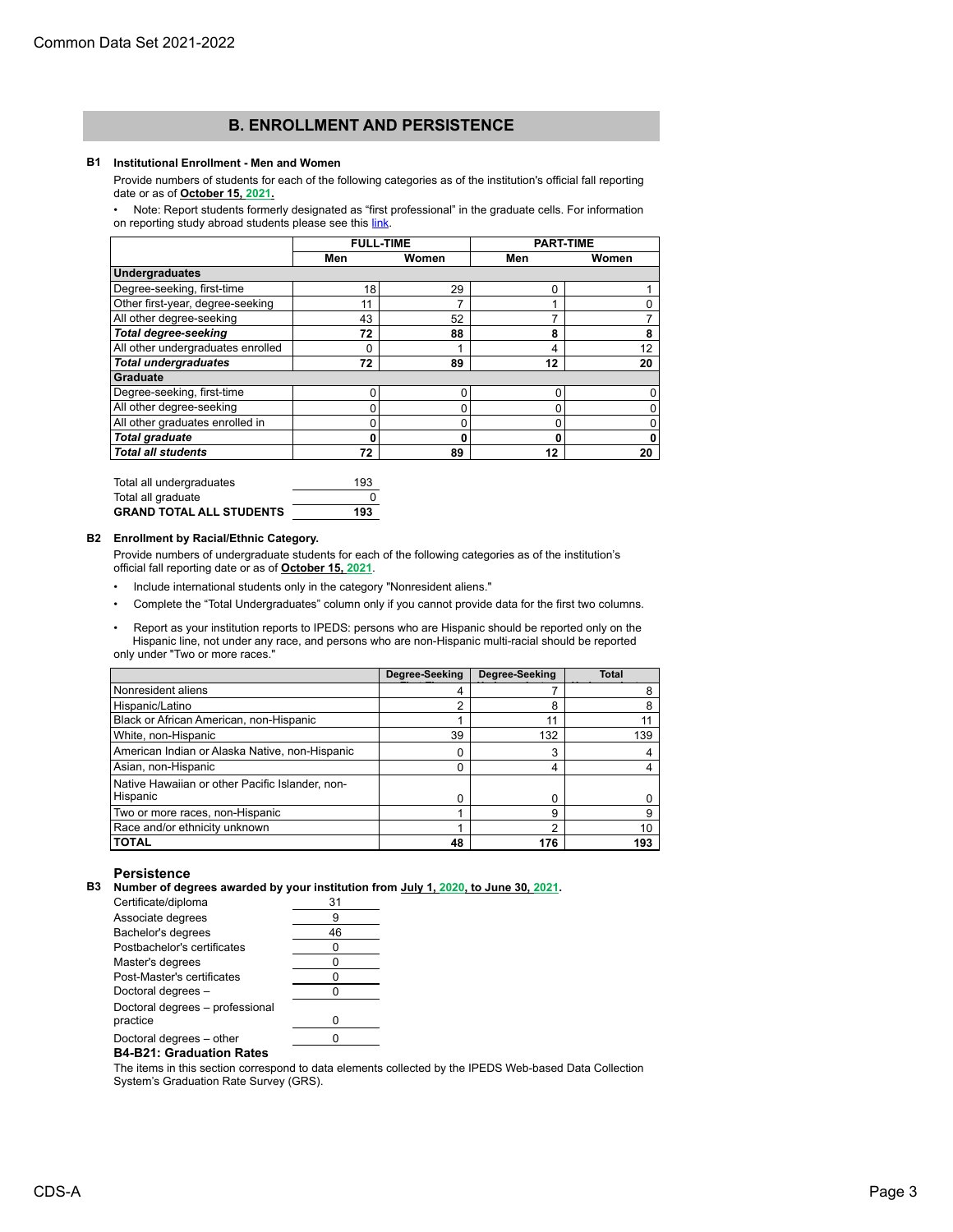• For complete instructions and definitions of data elements, see the IPEDS GRS Forms and Instructions for the 2021-2022 Survey. https://nces.ed.gov/ipeds/use-the-data/survey-components/9/graduation-

rates

**In the following section for bachelor's or equivalent programs, please disaggregate the Fall 2014 and Fall 2015 cohorts (formerly CDS B4-B11) into four groups:**

- Students who received a Federal Pell Grant\*
- Recipients of a subsidized Stafford Loan who did not receive a Pell Grant
- Students who did not receive either a Pell Grant or a subsidized Stafford Loan
- Total (all students, regardless of Pell Grant or subsidized loan status)

\*Students who received both a Federal Pell Grant and a subsidized Stafford Loan should be reported in the "Recipients of a Federal Pell Grant" column.

For each graduation rate grid below, the numbers in the first three columns for Questions A-G should sum to the cohort total in the fourth column (formerly CDS B4-B11).

## **For Bachelor's or Equivalent Programs**

Please provide data for the **Fall 2015** cohort if available. If Fall 2015 cohort data are not available, provide data for the **Fall 2014** cohort.

|   |                                                                                                                                                                                                                                                                                                 | Recipients of a<br><b>Federal Pell</b><br>Grant | Recipients of a<br>Subsidized<br><b>Stafford Loan</b><br>who did not<br>receive a Pell<br>Grant | <b>Students who did</b><br>not receive either<br>a Pell Grant or a<br>subsidized<br><b>Stafford Loan</b> | Total<br>(sum of 3 columns<br>to the left) |
|---|-------------------------------------------------------------------------------------------------------------------------------------------------------------------------------------------------------------------------------------------------------------------------------------------------|-------------------------------------------------|-------------------------------------------------------------------------------------------------|----------------------------------------------------------------------------------------------------------|--------------------------------------------|
| A | Initial 2015 cohort of first-time. full-<br>time, bachelor's (or equivalent)<br>degree-seeking undergraduate<br>students                                                                                                                                                                        | 20                                              | 9                                                                                               | 30                                                                                                       | 59                                         |
| в | Of the initial 2015 cohort, how many<br>did not persist and did not graduate for<br>the following reasons:<br>• Deceased<br>• Permanently Disabled<br>• Armed Forces<br>• Foreign Aid Service of the Federal<br>Government<br>· Official church missions<br>• Report Total Allowable Exclusions | 0                                               | 0                                                                                               | 0                                                                                                        | 0                                          |
| C | Final 2015 cohort, after adjusting for<br>allowable exclusions                                                                                                                                                                                                                                  | 20                                              | 9                                                                                               | 30                                                                                                       | 59                                         |
| D | Of the initial 2015 cohort, how many<br>completed the program in four years<br>or less (by Aug. 31, 2019)                                                                                                                                                                                       | 8                                               | 3                                                                                               | 11                                                                                                       | 22                                         |
| Е | Of the initial 2015 cohort, how many<br>completed the program in more than<br>four years but in five years or less<br>(after Aug. 31, 2019 and by Aug. 31,<br>2020)                                                                                                                             | 0                                               | 2                                                                                               | 1                                                                                                        | 3                                          |
| F | Of the initial 2015 cohort, how many<br>completed the program in more than<br>five years but in six years or less (after<br>Aug. 31, 2020 and by Aug. 31, 2021)                                                                                                                                 | 0                                               | 0                                                                                               | 0                                                                                                        | 0                                          |
| G | Total graduating within six years (sum<br>of lines D, E, and F)                                                                                                                                                                                                                                 | 8                                               | 5                                                                                               | 12                                                                                                       | 25                                         |
| н | Six-year graduation rate for 2015<br>cohort (G divided by C)                                                                                                                                                                                                                                    | 0.4                                             | 0.5555555556                                                                                    | 0.4                                                                                                      | 0.4237288136                               |

### *Fall 2015 Cohort*

*Fall 2014 Cohort*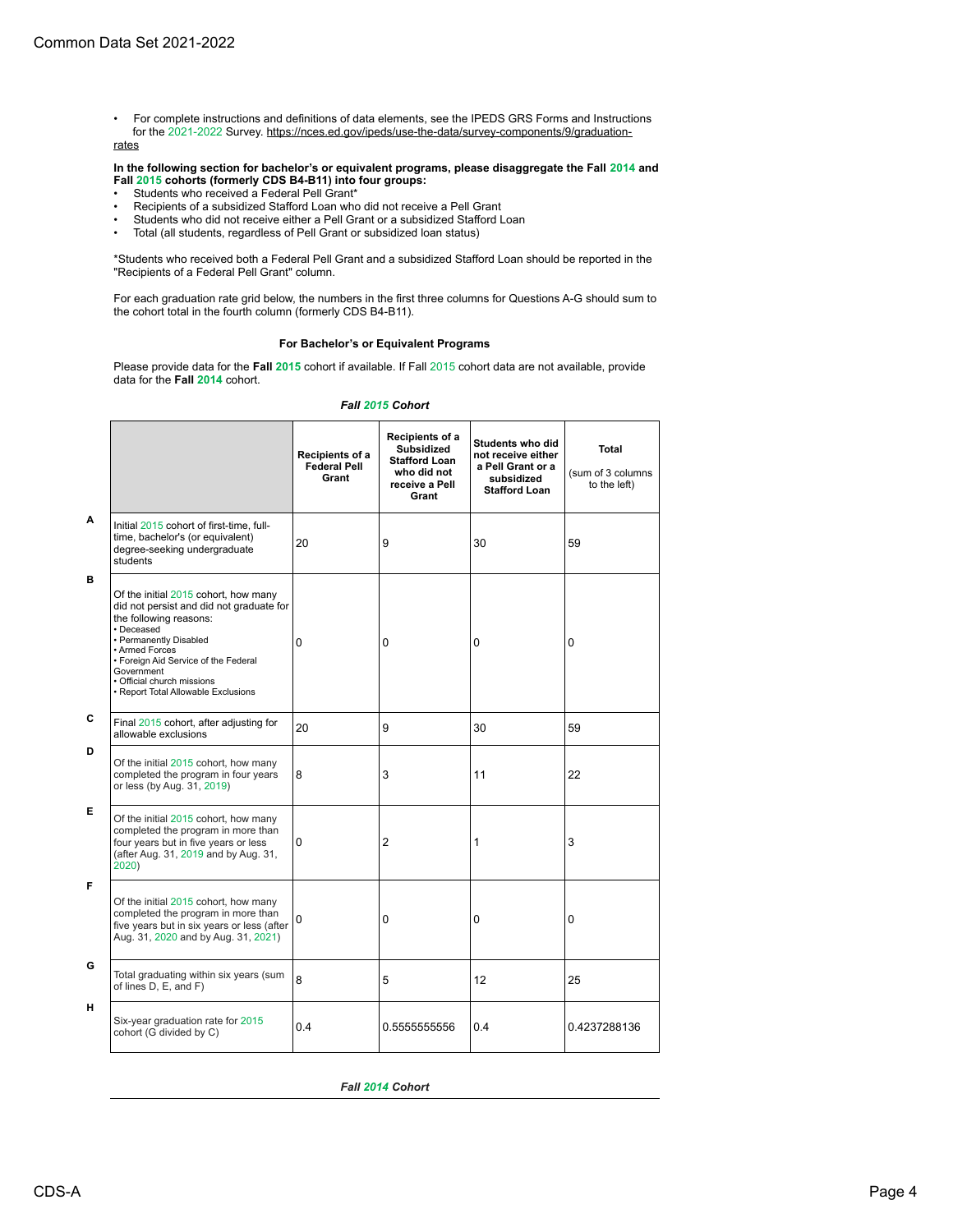|   |                                                                                                                                                                                                                                                                                                 | Recipients of a<br><b>Federal Pell</b><br>Grant | Recipients of a<br><b>Subsidized</b><br><b>Stafford Loan</b><br>who did not<br>receive a Pell<br>Grant | Students who did<br>not receive either<br>a Pell Grant or a<br>subsidized<br><b>Stafford Loan</b> | Total<br>(sum of 3 columns<br>to the left) |
|---|-------------------------------------------------------------------------------------------------------------------------------------------------------------------------------------------------------------------------------------------------------------------------------------------------|-------------------------------------------------|--------------------------------------------------------------------------------------------------------|---------------------------------------------------------------------------------------------------|--------------------------------------------|
| A | Initial 2014 cohort of first-time, full-<br>time, bachelor's (or equivalent)<br>degree-seeking undergraduate<br>students                                                                                                                                                                        | 28                                              | 8                                                                                                      | 20                                                                                                | 56                                         |
| в | Of the initial 2014 cohort, how many<br>did not persist and did not graduate for<br>the following reasons:<br>• Deceased<br>• Permanently Disabled<br>• Armed Forces<br>• Foreign Aid Service of the Federal<br>Government<br>· Official church missions<br>• Report Total Allowable Exclusions | 0                                               | 0                                                                                                      | 0                                                                                                 | $\Omega$                                   |
| C | Final 2014 cohort, after adjusting for<br>allowable exclusions                                                                                                                                                                                                                                  | 28                                              | 8                                                                                                      | 20                                                                                                | 56                                         |
| D | Of the initial 2014 cohort, how many<br>completed the program in four years<br>or less (by Aug. 31, 2018)                                                                                                                                                                                       | 6                                               | 3                                                                                                      | 11                                                                                                | 20                                         |
| Е | Of the initial 2014 cohort, how many<br>completed the program in more than<br>four years but in five years or less<br>(after Aug. 31, 2018 and by Aug. 31,<br>2019)                                                                                                                             | 3                                               | 0                                                                                                      | 3                                                                                                 | 6                                          |
| F | Of the initial 2014 cohort, how many<br>completed the program in more than<br>five years but in six years or less (after<br>Aug. 31, 2019 and by Aug. 31, 2020)                                                                                                                                 | 0                                               | 0                                                                                                      | 1                                                                                                 | 1                                          |
| G | Total graduating within six years (sum<br>of lines D, E, and F)                                                                                                                                                                                                                                 | 9                                               | 3                                                                                                      | 15                                                                                                | 27                                         |
| н | Six-year graduation rate for 2014<br>cohort (G divided by C)                                                                                                                                                                                                                                    | 0.3214285714                                    | 0.375                                                                                                  | 0.75                                                                                              | 0.4821428571                               |

# **For Two-Year Institutions**

Please provide data for the **2018** cohort if available. If **2018** cohort data are not available, provide data for the **2017** cohort.

|            |                                                                                                                                                                                                                                                                                                                      | 2018 Cohort | 2017 Cohort |
|------------|----------------------------------------------------------------------------------------------------------------------------------------------------------------------------------------------------------------------------------------------------------------------------------------------------------------------|-------------|-------------|
|            | <b>B12</b> Initial cohort, total of first-time, full-time degree/certificate-seeking students:                                                                                                                                                                                                                       | O           |             |
|            | <b>B13</b> Of the initial cohort, how many did not persist and did not graduate for the<br>following reasons:<br>$\cdot$ Death<br>• Permanently Disability<br>• Service in the armed forces.<br>• Foreign aid service of the federal government<br>• Official church missions<br>• Report total allowable exclusions |             |             |
|            |                                                                                                                                                                                                                                                                                                                      | O           |             |
|            | <b>B14</b> Final cohort, after adjusting for allowable exclusions:                                                                                                                                                                                                                                                   | O           |             |
|            | <b>B15</b> Completers of programs of less than two years duration (total):                                                                                                                                                                                                                                           | O           |             |
|            | <b>B16</b> Completers of programs of less than two years within 150 percent of normal<br>time:                                                                                                                                                                                                                       | O           |             |
| B17        | Completers of programs of at least two but less than four years (total):                                                                                                                                                                                                                                             | n           |             |
|            | <b>B18</b> Completers of programs of at least two but less than four-years within 150<br>percent of normal time:                                                                                                                                                                                                     | 0           |             |
|            | <b>B19</b> Total transfers-out (within three years) to other institutions:                                                                                                                                                                                                                                           | O           |             |
| <b>B20</b> | Total transfers to two-year institutions:                                                                                                                                                                                                                                                                            | 0           | 0           |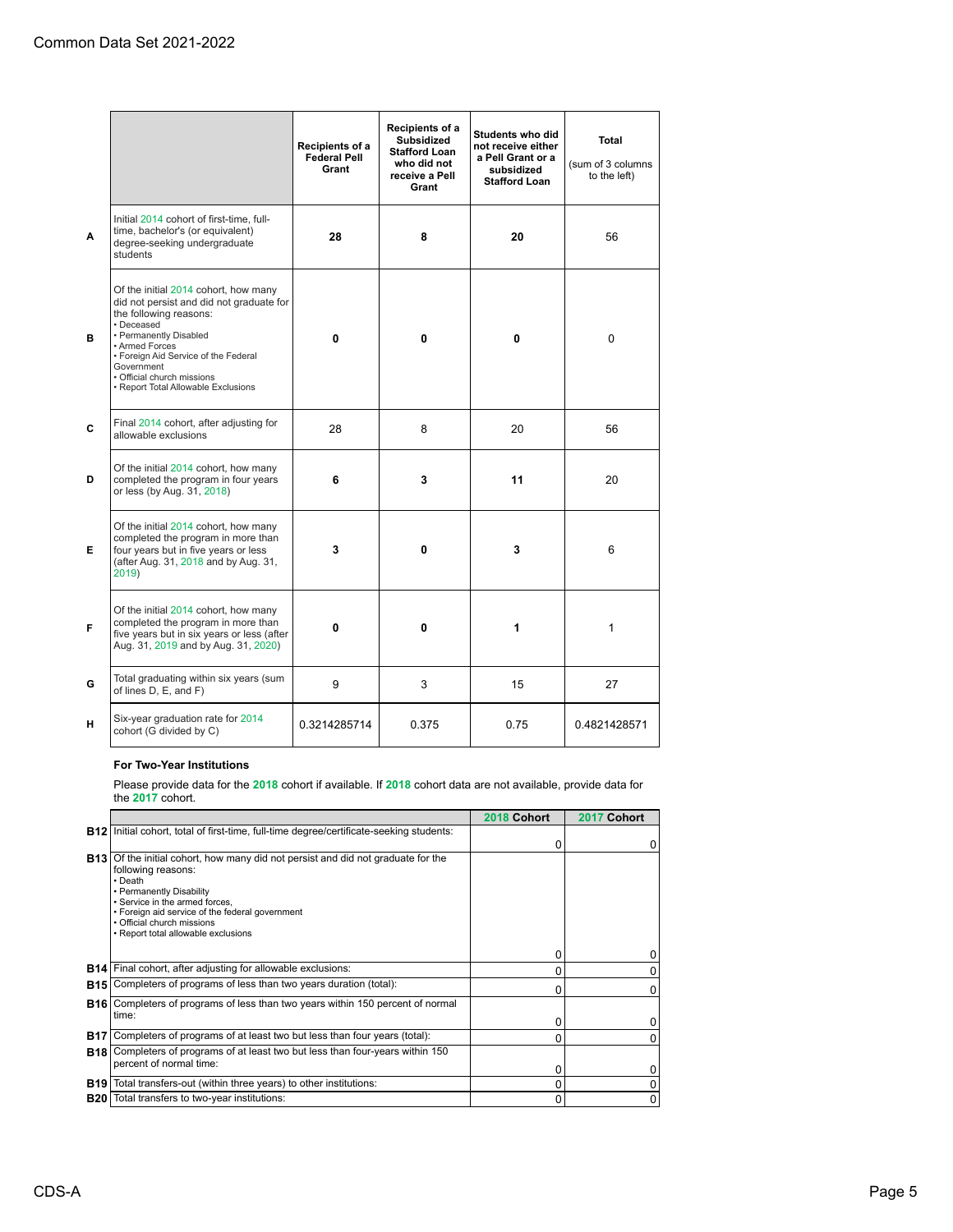| œ<br><br>-- | ınstıtı<br>™utions.<br>ן דה four-vear<br>$'$ Inta.<br>.di isir<br>.                               |  |
|-------------|---------------------------------------------------------------------------------------------------|--|
|             | the property of the control of the control of the control of the control of<br>the company's com- |  |

# **B22. Retention Rates**

Report for the cohort of all full-time, first-time bachelor's (or equivalent) degree-seeking undergraduate students who entered in Fall 2020 (or the preceding summer term).

- The initial cohort may be adjusted for students who departed for the following reasons:
- \* Death
- \* Permanent Disability
- \* Service in the armed forces
- \* Foreign aid service of the federal government
- \* Official church missions
- \* No other adjustments to the initial cohort should be made.
- **B22** For the cohort of all full-time bachelor's (or equivalent) degree-seeking undergraduate students who entered your institution as freshmen in Fall 2020 (or the preceding summer term), what percentage was enrolled at your institution as of the date your institution calculates its official enrollment in Fall 2021.

57.00%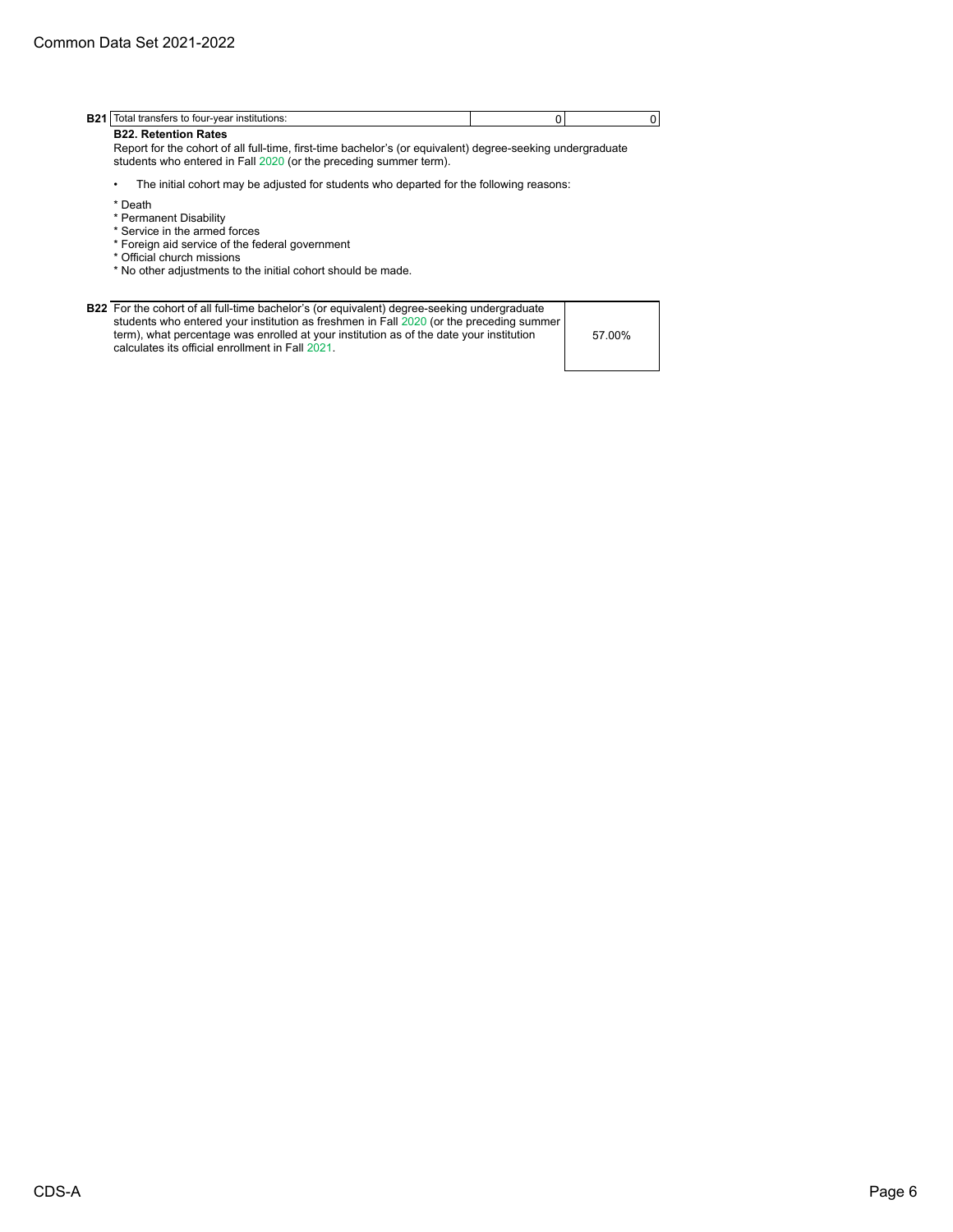# **C. FIRST-TIME, FIRST-YEAR (FRESHMAN) ADMISSION**

#### **C1-C2: Applications**

**C1 First-time, first-year (freshman) students:** Provide the number of degree-seeking, first-time, first-year students who applied, were admitted, and enrolled (full- or part-time) in **Fall 2021**.

- Include early decision, early action, and students who began studies during summer in this cohort.
- Applicants should include only those students who fulfilled the requirements for consideration for admission (i.e., who completed actionable applications) and who have been notified of one of the following actions: admission, non-admission, placement on waiting list, or application withdrawn (by applicant or institution).
- Since the total may include students who did not provide gender data, the detail need not sum to the total.

| Total first-time, first-year (freshman) men who applied               | 41  |
|-----------------------------------------------------------------------|-----|
| Total first-time, first-year (freshman) women who applied             | 65  |
|                                                                       |     |
| Total first-time, first-year (freshman) men who were admitted         | 40  |
| Total first-time, first-year (freshman) women who were admitted       | 65  |
|                                                                       |     |
| Total full-time, first-time, first-year (freshman) men who enrolled   | 18  |
| Total part-time, first-time, first-year (freshman) men who enrolled   | 0   |
|                                                                       |     |
| Total full-time, first-time, first-year (freshman) women who enrolled | 29  |
| Total part-time, first-time, first-year (freshman) women who enrolled |     |
|                                                                       |     |
| Total first-time, first-year (degree-seeking) who applied             | 106 |
| Total first-time, first-year (degree-seeking) who were admitted       | 105 |
| Total first-time, first-year (degree-seeking) who enrolled            | 48  |

## **C2 Freshman wait-listed students**

Students who met admission requirements but whose final admission was contingent on space availability

Do you have a policy of placing students on a waiting list?  $\vert$  x



If yes, please answer the questions below for **Fall 2021** admissions:

| <b>WAITING LIST</b>                                             | <b>TOTAL</b> |
|-----------------------------------------------------------------|--------------|
| Number of qualified applicants offered a place on waiting list: |              |
| Number accepting a place on the waiting list:                   |              |
| Number of wait-listed students admitted:                        |              |

| Is your waiting list ranked?                          | Yes | No. |
|-------------------------------------------------------|-----|-----|
| If yes, do you release that information to students?  |     |     |
| Do you release that information to school counselors? |     |     |

## **C3-C5: Admission Requirements**

#### **C3 High school completion requirement**

Check the appropriate box to identify your high school completion requirement for degree-seeking entering students:

 $X$  High school diploma is required and GED is accepted

High school diploma is required and GED is not accepted

High school diploma or equivalent is not required

# **C4 Does your institution require or recommend a general college-preparatory program for degree-**

| Recommend |
|-----------|

**Require**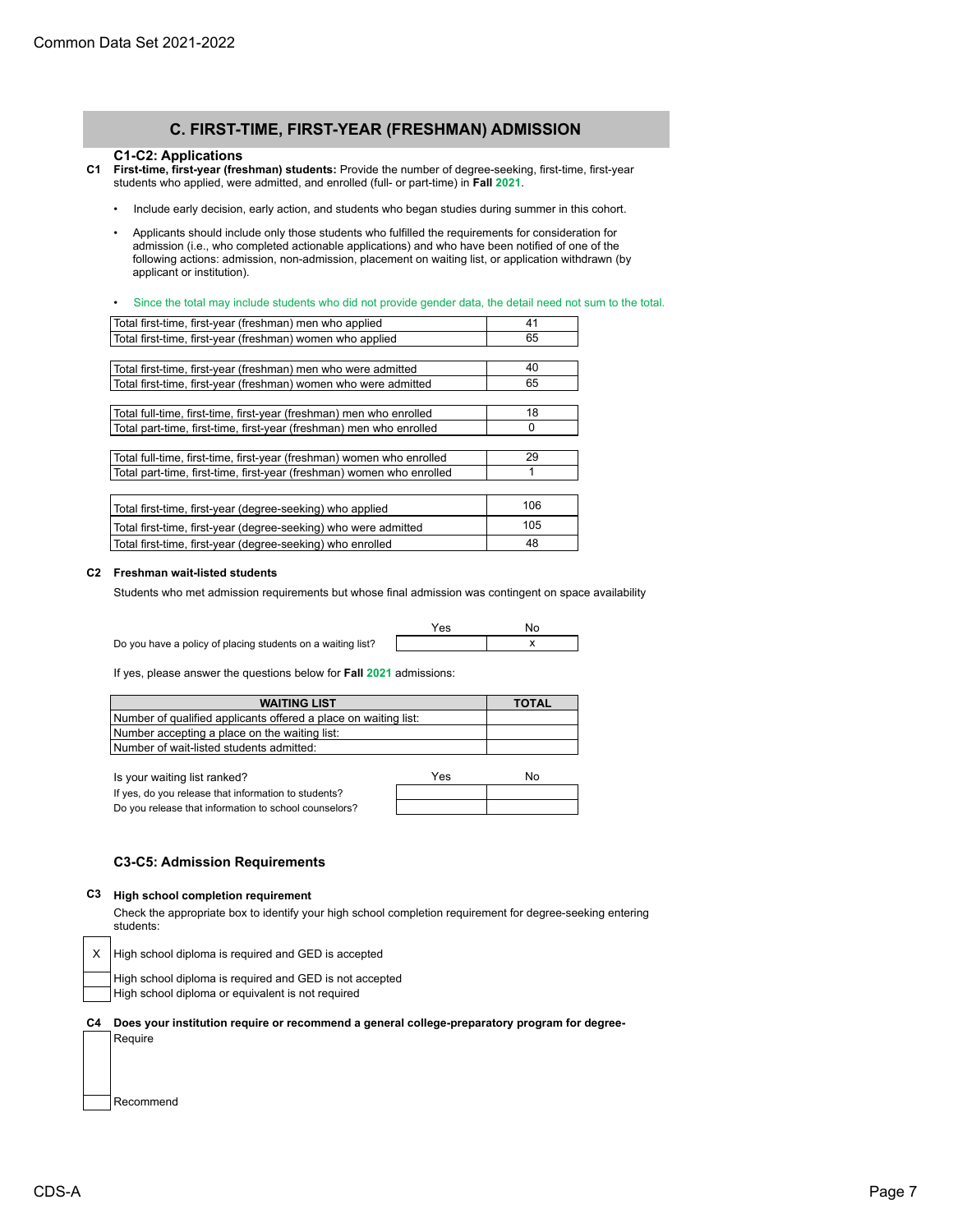$\overline{X}$  Neither require nor recommend

# **C5 Distribution of high school units required and/or recommended.** Specify the distribution of academic

|                              | <b>Units</b> | <b>Units</b> |
|------------------------------|--------------|--------------|
| Total academic units         |              |              |
| English                      |              |              |
| <b>Mathematics</b>           |              |              |
| Science                      |              |              |
| Of these, units that must be |              |              |
| Foreign language             |              |              |
| Social studies               |              |              |
| History                      |              |              |
| Academic electives           |              |              |
| <b>Computer Science</b>      |              |              |
|                              |              |              |
|                              |              |              |
| Visual/Performing Arts       |              |              |
| Other (specify)              |              |              |

### **C6-C7: Basis for Selection**

**C6** Do you have an open admission policy, under which virtually all secondary school graduates or students with GED equivalency diplomas are admitted without regard to academic record, test scores, or other qualifications? If so, check which applies:

Open admission policy as described above for all students

Open admission policy as described above for most students, but--

selective admission for out-of-state students

selective admission to some programs

other (explain):

# **C7 Relative importance of each of the following academic and nonacademic factors in your first-time,**

|                                   | Very Important | Important | <b>Considered</b> | <b>Not Considered</b> |
|-----------------------------------|----------------|-----------|-------------------|-----------------------|
| <b>Academic</b>                   |                |           |                   |                       |
| Rigor of secondary school record  |                |           | X                 |                       |
| Class rank                        |                |           |                   | X                     |
| Academic GPA                      |                |           | X                 |                       |
| Standardized test scores          |                |           | X                 |                       |
| <b>Application Essay</b>          | X              |           |                   |                       |
| Recommendation(s)                 | X              |           |                   |                       |
| Nonacademic                       |                |           |                   |                       |
| Interview                         |                |           | X                 |                       |
| <b>Extracurricular activities</b> |                |           |                   | X                     |
| Talent/ability                    |                |           |                   | X                     |
| Character/personal qualities      | X              |           |                   |                       |
| First generation                  |                |           |                   | X                     |
| Alumni/ae relation                |                |           |                   | X                     |
| Geographical residence            |                |           |                   | x                     |
| State residency                   |                |           |                   | X                     |
| Religious affiliation/commitment  | X              |           |                   |                       |
| Racial/ethnic status              |                |           |                   | X                     |
| Volunteer work                    |                |           |                   | X                     |
| Work experience                   |                |           |                   | X                     |
| Level of applicant's interest     |                |           |                   | X                     |

# **C8: SAT and ACT Policies**

#### **Entrance exams**

Does your institution make use of SAT, ACT, or SAT Subject Test scores in **admission** decisions for first-time, first-year, degree-seeking applicants?

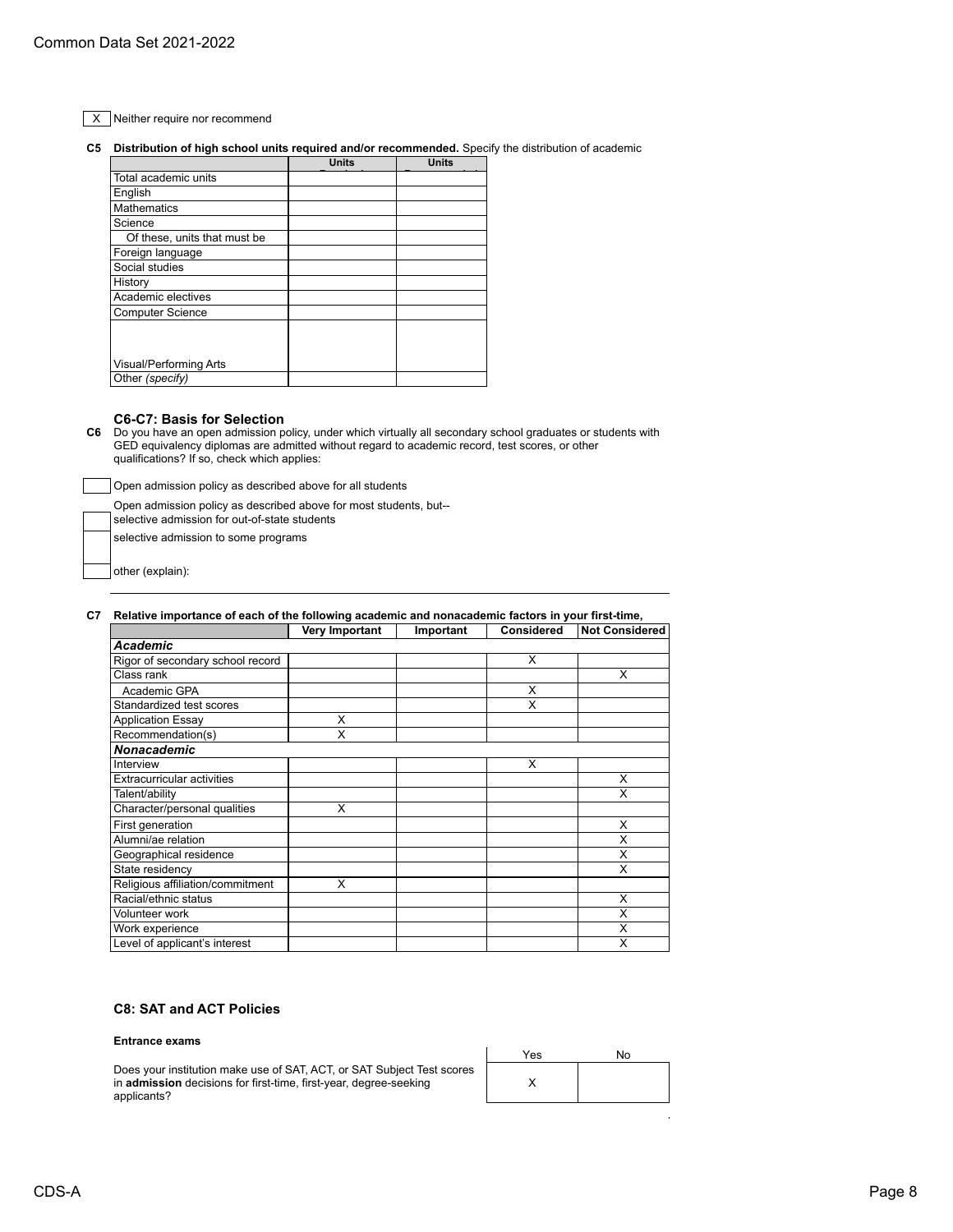**C8A** If yes, place check marks in the appropriate boxes below to reflect your institution's policies for use in admission for **Fall 2023.**

|                              |         |           | <b>ADMISSION</b>   |                    |            |
|------------------------------|---------|-----------|--------------------|--------------------|------------|
|                              | Require | Recommend | <b>Require for</b> | <b>Consider if</b> | <b>Not</b> |
| <b>SAT or ACT</b>            |         | ∧         |                    |                    |            |
| <b>ACT Only</b>              |         |           |                    |                    |            |
|                              |         |           |                    |                    |            |
| <b>SAT Only</b>              |         |           |                    |                    |            |
| SAT and SAT Subject Tests or |         |           |                    |                    |            |
| <b>SAT Subject Tests</b>     |         |           |                    |                    |            |

**C8** If your institution will make use of the ACT in admission decisions for first-time, first-year, degree-seeking applicants for **B Fall 2023** please indicate which ONE of the following applies (regardless of whether the writing score will be used in the admissions process):

| ACT with writing required                |
|------------------------------------------|
| ACT with writing recommended             |
| $X$ ACT with or without writing accepted |

| C8 If your institution will make use of the SAT in admission decisions for first-time, first-year, degree-seeking applicants for |
|----------------------------------------------------------------------------------------------------------------------------------|
| Fall 2023 please indicate which ONE of the following applies (regardless of whether the Essay score will be used in the          |
| admissions process):                                                                                                             |

| SAT with Essay component required              |
|------------------------------------------------|
| SAT with Essay component recommended           |
| X SAT with or without Essay component accepted |

**C8** Please indicate how your institution will use the SAT or ACT essay component; check all that apply.

|                                  | <b>SAT essay</b> | <b>ACT essay</b> |
|----------------------------------|------------------|------------------|
| For admission                    |                  |                  |
| For placement                    |                  |                  |
| For advising                     |                  |                  |
| In place of an application essay |                  |                  |
| As a validity check on the       |                  |                  |
| No college policy as of now      |                  |                  |
| Not using essay component        | x                | x                |

**C8D** In addition, does your institution use applicants' test scores for academic advising?

| х | Yes                                                                                                                                                                                             |
|---|-------------------------------------------------------------------------------------------------------------------------------------------------------------------------------------------------|
|   | No                                                                                                                                                                                              |
|   |                                                                                                                                                                                                 |
|   | <b>C8E</b> Latest date by which SAT or ACT scores must be received for fall-term admission<br>August 1<br>Latest date by which SAT Subject Test scores must be received for fall-term admission |
|   | <b>C8F</b> If necessary, use this space to clarify your test policies<br>(e.g., if tests are recommended for some students, or if<br>tests are not required of some students):                  |
|   | C8G Please indicate which tests your institution uses for placement (e.g., state tests):                                                                                                        |
| X | <b>SAT</b>                                                                                                                                                                                      |
| X | <b>ACT</b>                                                                                                                                                                                      |
|   | <b>SAT Subject Tests</b>                                                                                                                                                                        |
| x | AP                                                                                                                                                                                              |
| X | <b>CLEP</b>                                                                                                                                                                                     |
| x | Institutional Exam                                                                                                                                                                              |
|   | State Exam (specify):                                                                                                                                                                           |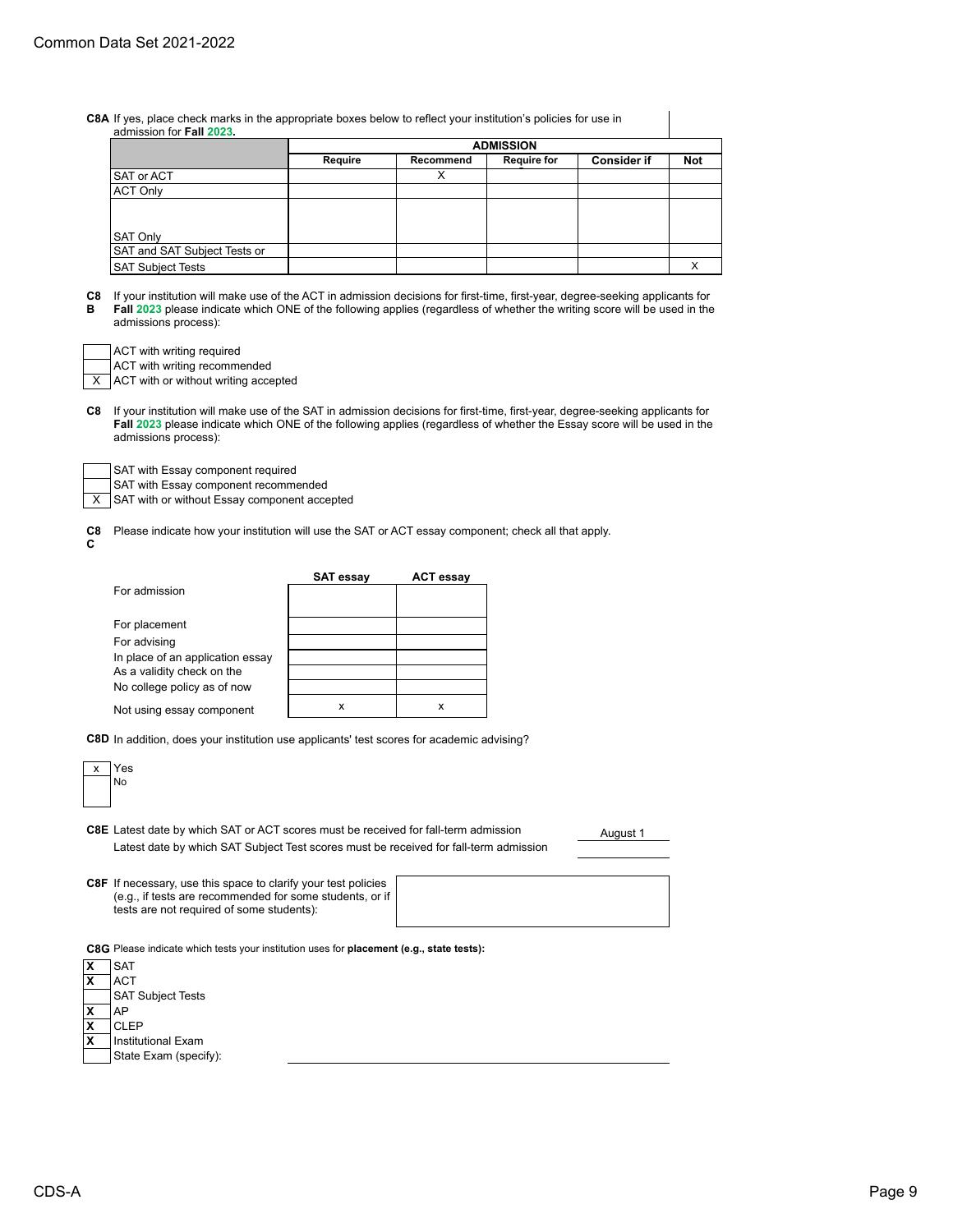# **C9-C12: Freshman Profile**

Provide information for **ALL enrolled, degree-seeking, full-time and part-time, first-time, first-year (freshman) students** enrolled in **Fall 2021**, including students who began studies during summer, international students/nonresident aliens, and students admitted under special arrangements.

- **C9 Percent and number of first-time, first-year (freshman) students enrolled in Fall 2021 who submitted national standardized (SAT/ACT) test scores.**
	- Include information for **ALL enrolled, degree-seeking, first-time, first-year (freshman) students who submitted test scores.**
	- Do not include partial test scores (e.g., mathematics scores but not critical reading for a category of
	- Do not convert SAT scores to ACT scores and vice versa.
	- If a student submitted multiple sets of scores for a single test, report this information according to how
	- If you consider the highest scores from either submission, use the highest combination of scores
	- If you average the scores, use the average to report the scores.

|                       | Percent | Number |
|-----------------------|---------|--------|
| Submitting SAT Scores | 21%     |        |
| Submitting ACT Scores | 50%     | 24     |

**For each assessment listed below, report the score that represents the 25th percentile (the score that 25 percent of the freshman population scored at or below) and the 75th percentile score (the score that 25 percent scored at or above).**

| <b>Assessment</b>          | 25th Percentile | <b>75th Percentile</b> |
|----------------------------|-----------------|------------------------|
| <b>SAT Composite</b>       | 1110            | 1250                   |
| SAT Evidence-Based Reading | 570             | 660                    |
| <b>SAT Math</b>            | 530             | 580                    |
| <b>ACT Composite</b>       | 18              | 26                     |
| <b>ACT Math</b>            | 17              | 25                     |
| <b>ACT English</b>         | 15              | 28                     |
| <b>ACT Writing</b>         |                 |                        |

**Percent of first-time, first-year (freshman) students with scores in each range:**

| <b>Score Range</b>   | <b>SAT Evidence-</b> | <b>SAT Math</b> |
|----------------------|----------------------|-----------------|
| 700-800              | 30.00%               | $0.00\%$        |
| 600-699              | 40.00%               | 20.00%          |
| 500-599              | 20.00%               | 70.00%          |
| 400-499              | 10.00%               | 10.00%          |
| 300-399              | $0.00\%$             | $0.00\%$        |
| 200-299              | $0.00\%$             | $0.00\%$        |
| Totals should = 100% | 100.00%              | 100.00%         |

| <b>Score Range</b> | <b>SAT Composite</b> |
|--------------------|----------------------|
| 1400-1600          | 10%                  |
| 1200-1399          | 50%                  |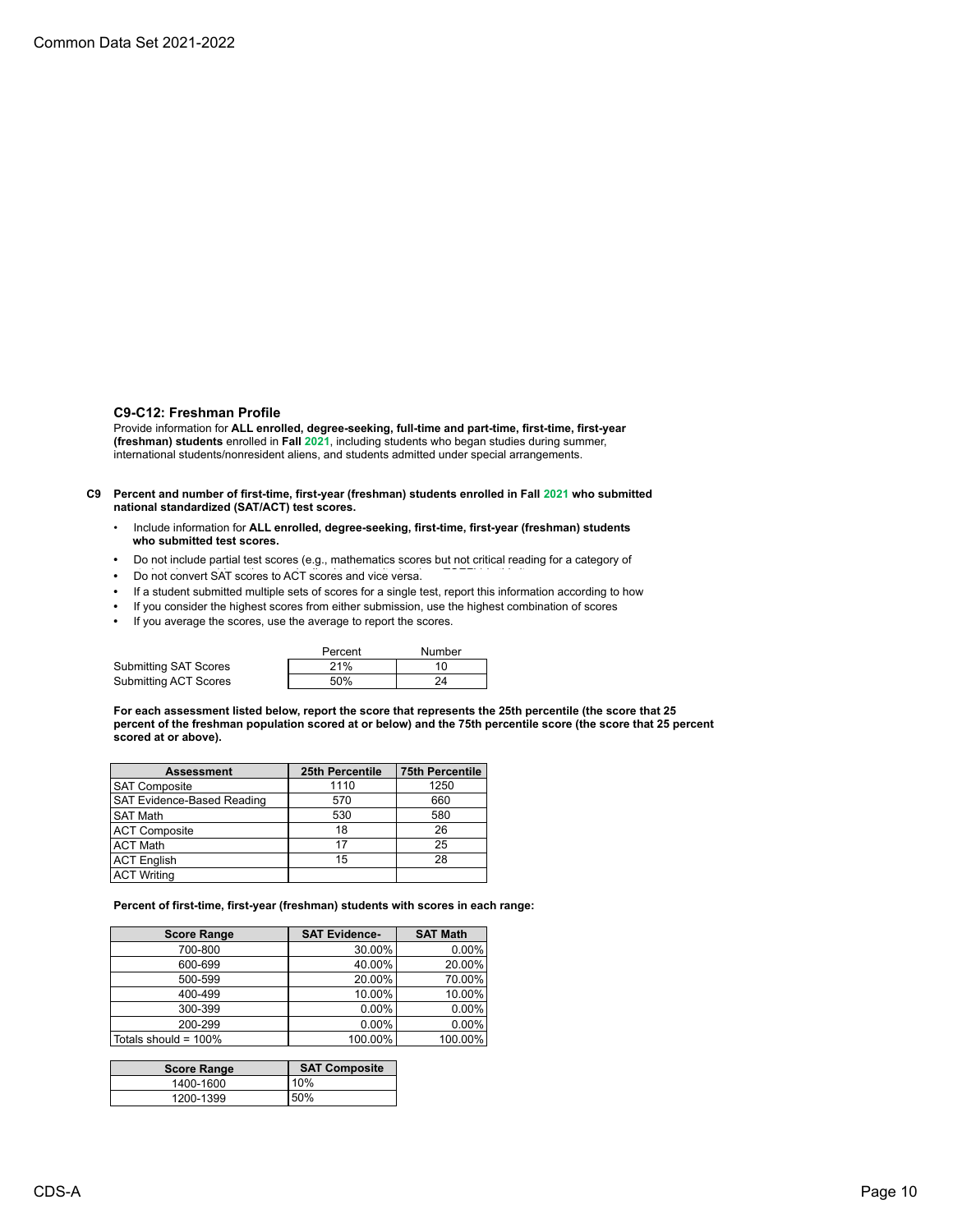| 1000-1199               | 30%     |
|-------------------------|---------|
| 800-999                 | 10%     |
| 600-799                 | 0%      |
| 400-599                 | 0%      |
| Totals should = $100\%$ | 100.00% |

| <b>Score Range</b>   | <b>ACT Composite</b> | <b>ACT English</b> | <b>ACT Math</b> |
|----------------------|----------------------|--------------------|-----------------|
| 30-36                | 12.50%               | 17.00%             | 12.50%          |
| 24-29                | 29.00%               | 25.00%             | 25.00%          |
| 18-23                | 37.50%               | 29.00%             | 37.50%          |
|                      |                      |                    |                 |
| $12 - 17$            | 21.00%               | 29.00%             | 25.00%          |
| $6 - 11$             | $0.00\%$             | $0.00\%$           | $0.00\%$        |
| Below 6              | $0.00\%$             | 0.00%              | $0.00\%$        |
| Totals should = 100% | 100.00%              | 100.00%            | 100.00%         |

**C10 Percent of all degree-seeking, first-time, first-year (freshman) students who had high school class rank within each of the following ranges (report information for those students from whom you collected high school rank information)**

| <b>Assessment</b>                                                                                    | <b>Percent</b> |                           |
|------------------------------------------------------------------------------------------------------|----------------|---------------------------|
| Percent in top tenth of high school graduating class                                                 | 23%            |                           |
| Percent in top quarter of high school graduating class                                               |                |                           |
|                                                                                                      | 41%            |                           |
| Percent in top half of high school graduating class                                                  |                |                           |
|                                                                                                      |                | $68\%$ Top half +         |
| Percent in bottom half of high school graduating class                                               |                |                           |
|                                                                                                      |                | $32\%$ bottom half = 100% |
| Percent in bottom quarter of high school graduating class                                            | 9%             |                           |
| Percent of total first-time, first-year (freshmen) students who submitted<br>high school class rank: | 46%            |                           |

#### **C11 Percentage of all enrolled, degree-seeking, first-time, first-year (freshman) students who had high school grade-point averages within each of the following ranges (using 4.0 scale). Report information only for those students from whom you collected high school GPA.**

| <b>Score Range</b>                        | <b>Percent</b> |
|-------------------------------------------|----------------|
| Percent who had GPA of 4.0                | 17.00%         |
| Percent who had GPA between 3.75 and 3.99 | 23.00%         |
| Percent who had GPA between 3.50 and 3.74 | 19.00%         |
| Percent who had GPA between 3.25 and 3.49 | 25.00%         |
| Percent who had GPA between 3.00 and 3.24 | 8.00%          |
| Percent who had GPA between 2.50 and 2.99 | 6.00%          |
| Percent who had GPA between 2.0 and 2.49  | $0.00\%$       |
| Percent who had GPA between 1.0 and 1.99  |                |
|                                           | 2.00%          |
| Percent who had GPA below 1.0             |                |
|                                           | 0.00%          |
| Totals should = 100%                      | 100.00%        |

**C12** Average high school GPA of all degree-seeking, first-time, first-year (freshman) students who submitted GPA: 3.58%

Percent of total first-time, first-year (freshman) students who submitted high school GPA: 3.58%



# **C13-C20: Admission Policies**

## **C13 Application Fee**

**If your institution has waived its application fee for the Fall 2022 admission cycle please select no.**

Does your institution have an application fee?

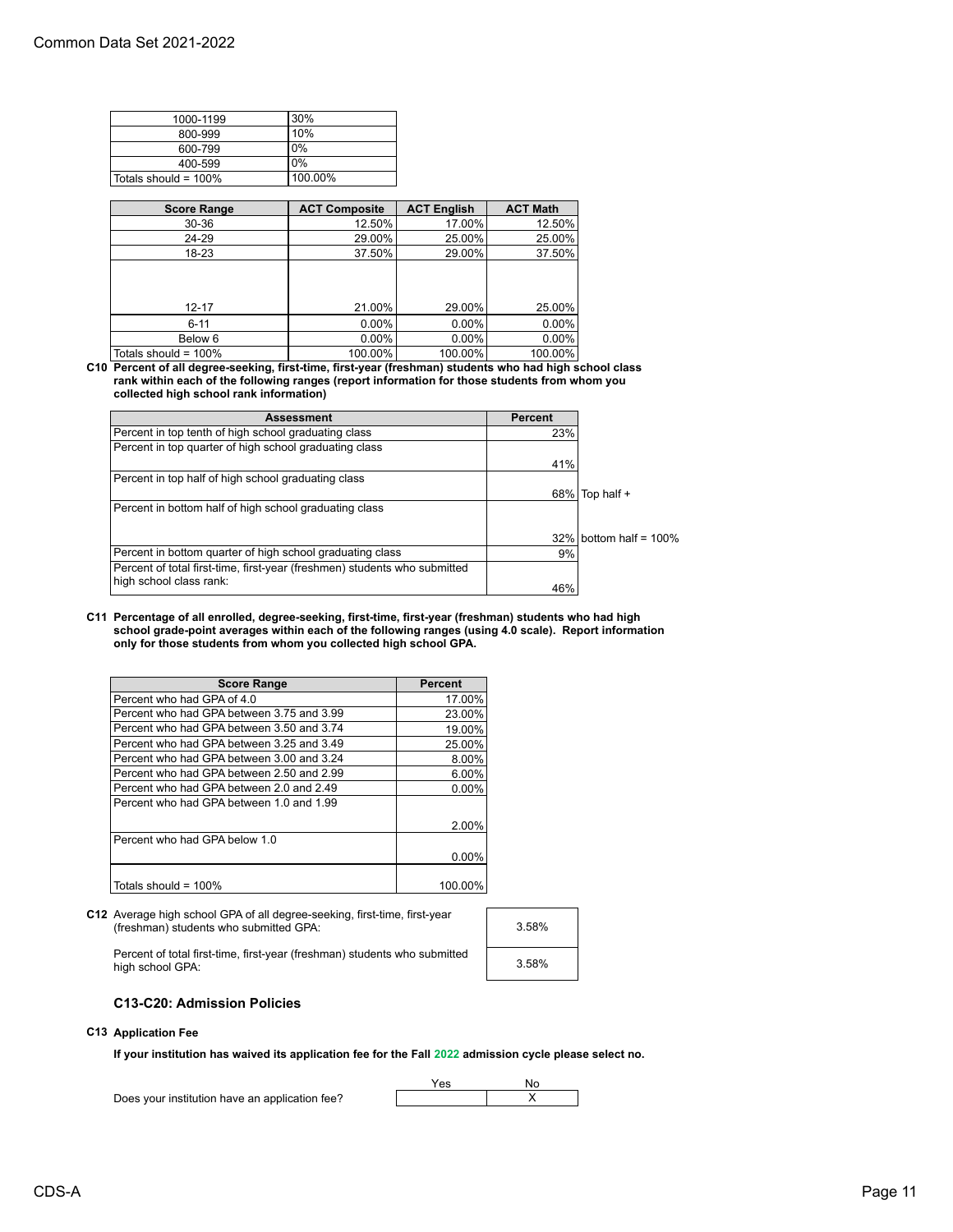| Amount of application fee:                                                                                                                                                                                                                                            |             |                              |          |    |
|-----------------------------------------------------------------------------------------------------------------------------------------------------------------------------------------------------------------------------------------------------------------------|-------------|------------------------------|----------|----|
|                                                                                                                                                                                                                                                                       |             | Yes                          | No       |    |
| Can it be waived for applicants with financial need?<br>If you have an application fee and an on-line application option, please indicate policy for students                                                                                                         |             |                              |          |    |
| who apply on-line:                                                                                                                                                                                                                                                    |             |                              |          |    |
| Same fee                                                                                                                                                                                                                                                              |             |                              |          |    |
| Free                                                                                                                                                                                                                                                                  |             |                              |          |    |
| Reduced                                                                                                                                                                                                                                                               |             |                              |          |    |
| Can on-line application fee be waived for<br>applicants with financial need?                                                                                                                                                                                          |             | Yes                          | No       |    |
| C14 Application closing date                                                                                                                                                                                                                                          |             |                              |          |    |
| Does your institution have an application closing date?                                                                                                                                                                                                               |             | Yes                          | No       |    |
|                                                                                                                                                                                                                                                                       |             | X                            |          |    |
|                                                                                                                                                                                                                                                                       | Date        |                              |          |    |
| Application closing date (fall)                                                                                                                                                                                                                                       | 8/1         |                              |          |    |
| <b>Priority Date</b>                                                                                                                                                                                                                                                  | 2/15        |                              |          |    |
| fall?                                                                                                                                                                                                                                                                 |             |                              | Yes<br>X | No |
| On a rolling basis beginning<br>By (date):<br>Other:                                                                                                                                                                                                                  | September 1 |                              |          |    |
|                                                                                                                                                                                                                                                                       |             |                              |          |    |
| C15 Are first-time, first-year students accepted for terms other than the<br>C16 Notification to applicants of admission decision sent (fill in one only)<br>X<br>C17 Reply policy for admitted applicants (fill in one only)<br>Must reply by (date):<br>No set date |             |                              |          |    |
| Must reply by May 1st or within<br>Other:                                                                                                                                                                                                                             | 4 Weeks     | weeks if notified thereafter |          |    |
| Deadline for housing deposit (MMDD):<br>Amount of housing deposit:                                                                                                                                                                                                    |             |                              |          |    |
| Refundable if student does not enroll?                                                                                                                                                                                                                                |             |                              |          |    |
| Yes, in full<br>Yes, in part                                                                                                                                                                                                                                          |             |                              |          |    |
| No                                                                                                                                                                                                                                                                    |             |                              |          |    |
|                                                                                                                                                                                                                                                                       |             |                              |          |    |
| Does your institution allow students to postpone enrollment after                                                                                                                                                                                                     |             |                              | Yes<br>x | No |
| X<br>C18 Deferred admission<br>If yes, maximum period of postponement:                                                                                                                                                                                                |             | 1 Year                       |          |    |
| C19 Early admission of high school students                                                                                                                                                                                                                           |             |                              |          |    |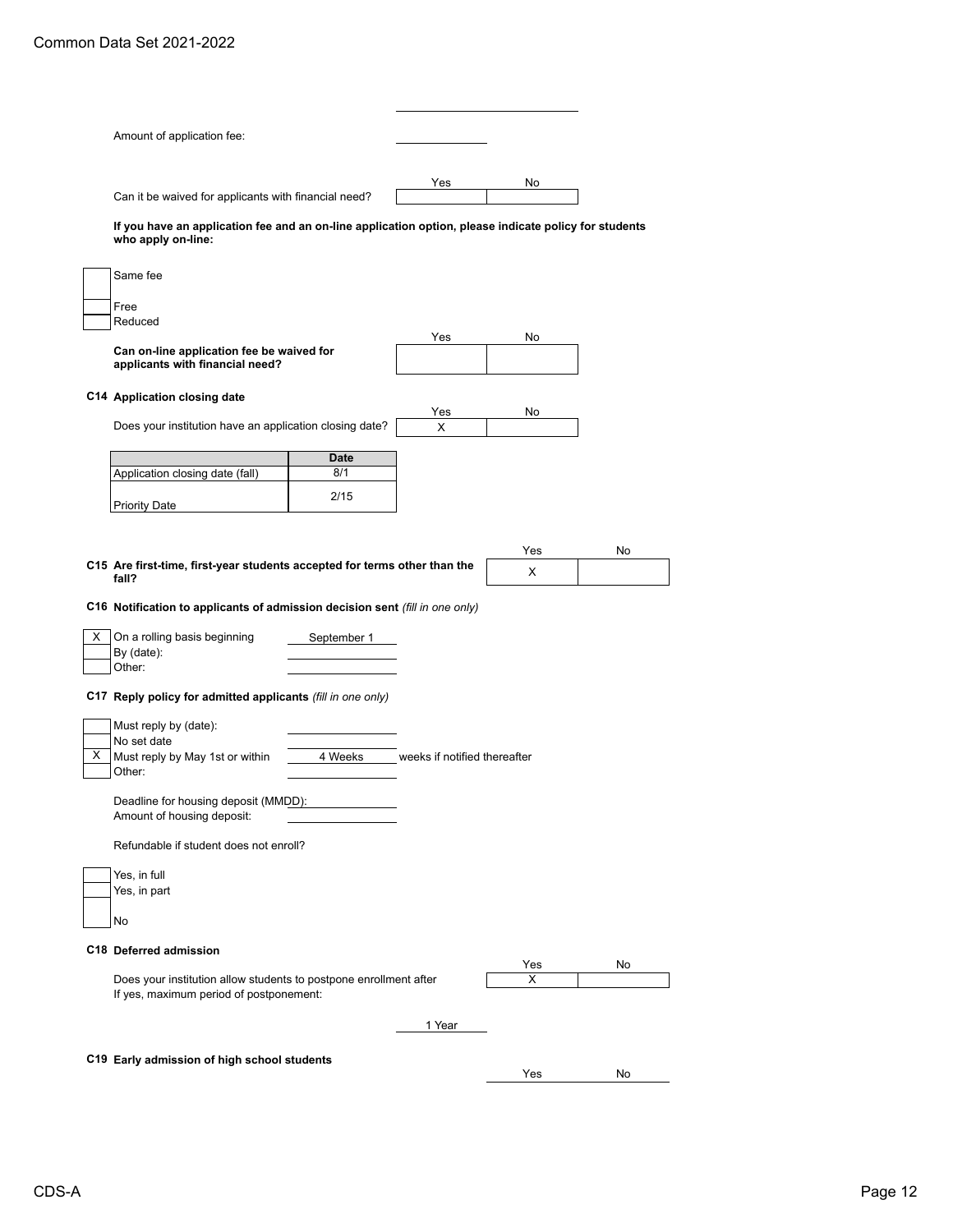Does your institution allow high school students to enroll as full-time, firsttime, first-year (freshman) students one year or more before high school graduation?

**C20 Common Application:** Question removed from CDS. (Initiated during 2006-2007 cycle)

# **C21-C22: Early Decision and Early Action Plans**

# **C21 Early Decision**

|                                                                                                                                                                                                                                                                                                                                             | Yes | No |
|---------------------------------------------------------------------------------------------------------------------------------------------------------------------------------------------------------------------------------------------------------------------------------------------------------------------------------------------|-----|----|
| Does your institution offer an early decision plan (an admission plan that<br>permits students to apply and be notified of an admission decision well in<br>advance of the regular notification date and that asks students to commit<br>to attending if accepted) for first-time, first-year (freshman) applicants for<br>fall enrollment? |     | X  |
| If "yes," please complete the following:                                                                                                                                                                                                                                                                                                    |     |    |
| First or only early decision plan closing date                                                                                                                                                                                                                                                                                              |     |    |
| First or only early decision plan notification date                                                                                                                                                                                                                                                                                         |     |    |
| Other early decision plan closing date                                                                                                                                                                                                                                                                                                      |     |    |
| Other early decision plan notification date                                                                                                                                                                                                                                                                                                 |     |    |
| For the Fall 2021 entering class:<br>Number of early decision applications received by your institution<br>Number of applicants admitted under early decision plan<br>Please provide significant details about your early decision plan:                                                                                                    |     |    |

# **C22 Early action**

|                                                                                                                                                                                                                                                           | Yes | No |
|-----------------------------------------------------------------------------------------------------------------------------------------------------------------------------------------------------------------------------------------------------------|-----|----|
| Do you have a nonbinding early action plan whereby students are notified<br>of an admission decision well in advance of the regular notification date<br>but do not have to commit to attending your college?<br>If "yes," please complete the following: |     |    |
|                                                                                                                                                                                                                                                           |     |    |
| Early action closing date                                                                                                                                                                                                                                 |     |    |
| Early action notification date                                                                                                                                                                                                                            |     |    |
|                                                                                                                                                                                                                                                           | Yes | No |
| Is your early action plan a "restrictive" plan under which you limit students<br>from applying to other early plans?                                                                                                                                      |     |    |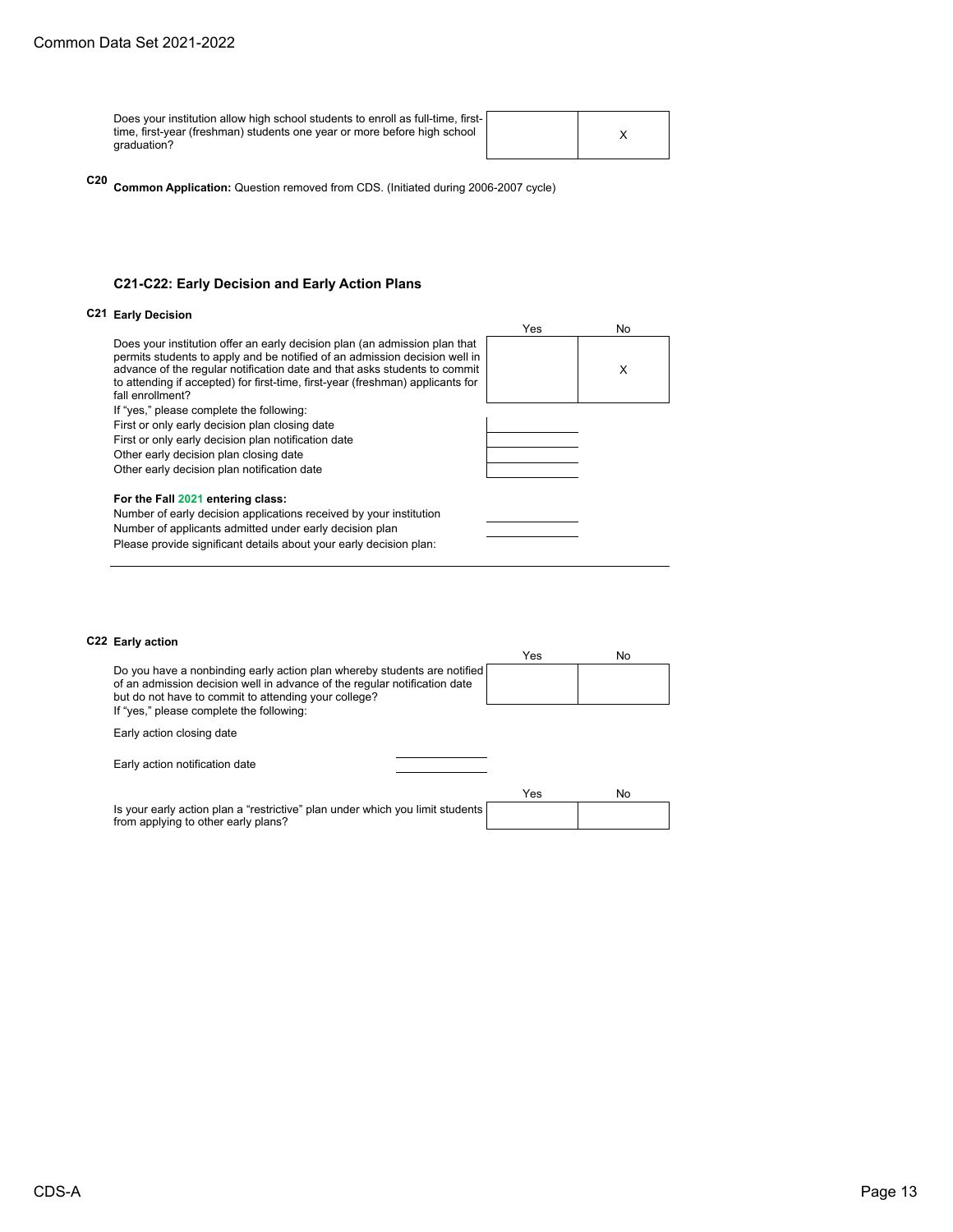# **D. TRANSFER ADMISSION**

### **D1-D2: Fall Applicants**

- Yes No **D1** Does your institution enroll transfer students? (If no, please skip to Section E) x If yes, may transfer students earn advanced standing credit by transferring credits earned from course work completed at other colleges/universities? x
- **D2** Provide the number of students who applied, were admitted, and enrolled as degree-seeking transfer students in **Fall 2021.**

|       | <b>Applicants</b> | <b>Admitted</b> | <b>Enrolled</b> |
|-------|-------------------|-----------------|-----------------|
| Men   | 22                | 22              |                 |
| Women | 14                | 14              |                 |
| Total | 36                | 36              | 19              |

# **D3-D11: Application for Admission**

**D3** Indicate terms for which transfers may enroll:

| Fall   |
|--------|
| Winter |
| Spring |
| Summer |

|    |                                                                                                                        | Yes | No |
|----|------------------------------------------------------------------------------------------------------------------------|-----|----|
| D4 | Must a transfer applicant have a minimum number of<br>credits completed or else must apply as an entering<br>freshman? | x   |    |
|    | If yes, what is the minimum number of credits and the unit<br>of measure?                                              | 24  |    |

**D5** Indicate all items required of transfer students to apply for admission:

|                                                            | <b>Required of All</b> | Recommended<br>of All | Recommended<br>of Some | <b>Required of</b> | <b>Not Required</b> |
|------------------------------------------------------------|------------------------|-----------------------|------------------------|--------------------|---------------------|
| High school transcript                                     | х                      |                       |                        |                    |                     |
| College transcript(s)                                      | x                      |                       |                        |                    |                     |
| Essay or personal                                          |                        |                       |                        |                    |                     |
| Interview                                                  |                        |                       |                        |                    |                     |
| Standardized test scores                                   |                        |                       |                        |                    |                     |
| Statement of good<br>standing from prior<br>institution(s) |                        |                       |                        |                    |                     |

**D6** If a minimum high school grade point average is required of transfer applicants, specify (on a 4.0 scale): 2

**D7** If a minimum college grade point average is required of transfer applicants, specify (on a 4.0 scale): 2

**D8** List any other application requirements specific to transfer applicants:

**D9** List application priority, closing, notification, and candidate reply dates for transfer students. If applications are reviewed on a continuous or rolling basis, place a check mark in the "Rolling admission"

|                | . .<br><br>column. |                      |                     | . .                      |                   |                                        |
|----------------|--------------------|----------------------|---------------------|--------------------------|-------------------|----------------------------------------|
| D9             |                    | <b>Priority Date</b> | <b>Closing Date</b> | <b>Notification Date</b> | <b>Reply Date</b> | Rolling<br>$\sim$ $\sim$ $\sim$ $\sim$ |
| D <sub>9</sub> | Fall               |                      |                     |                          |                   | $\overline{\phantom{a}}$<br>ᄉ          |
| D9             | Winter             |                      |                     |                          |                   |                                        |
| D9             | Spring             |                      |                     |                          |                   | $\mathbf{v}$<br>х                      |
| D9             | Summer             |                      |                     |                          |                   |                                        |

Yes No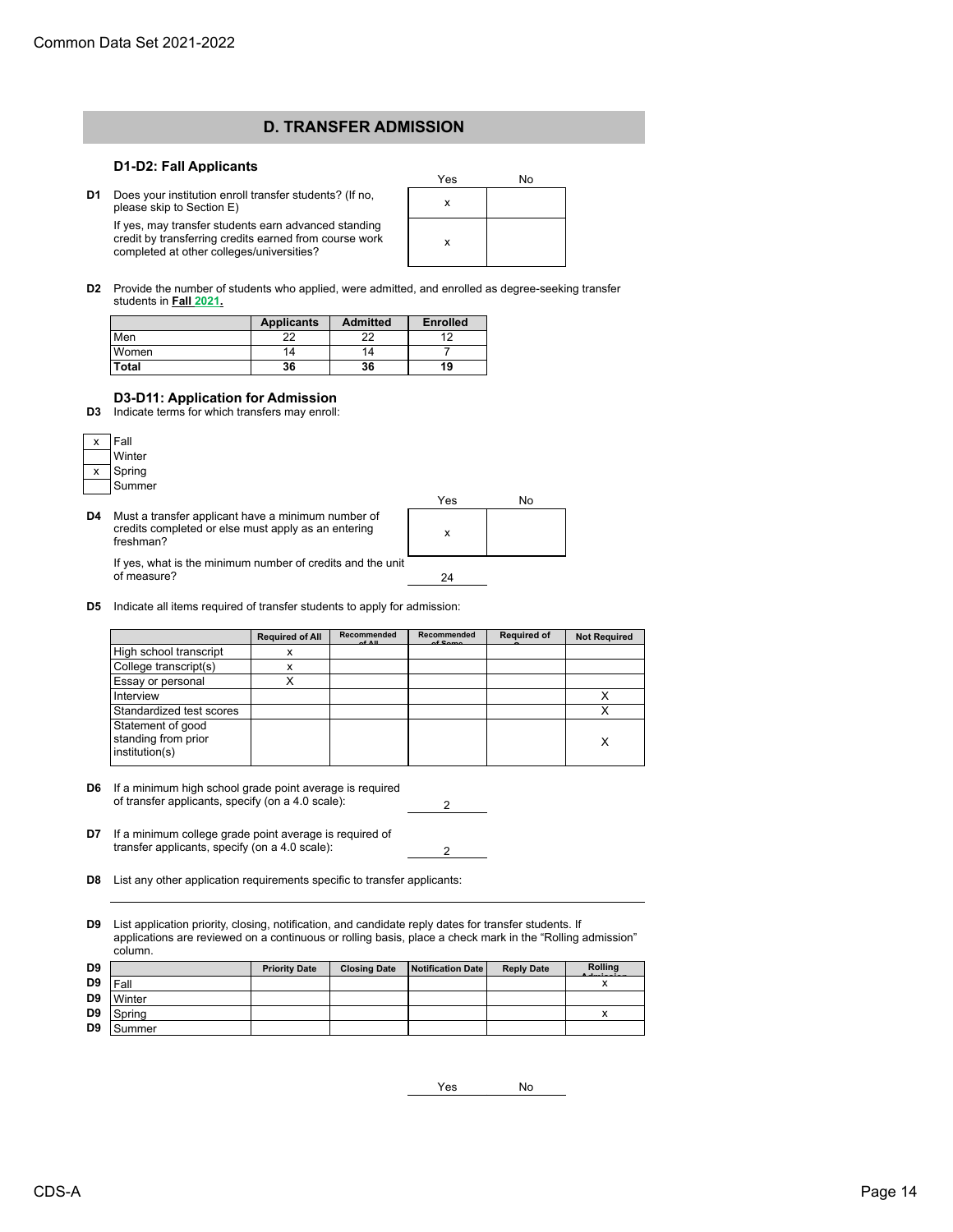# Common Data Set 2021-2022

| transfer students?<br><b>D11</b> Describe additional requirements for transfer admission, if applicable:                                      |  |
|-----------------------------------------------------------------------------------------------------------------------------------------------|--|
| D12-D17: Transfer Credit Policies<br><b>D12</b> Report the lowest grade earned for any<br>course that may be transferred for credit:<br>(2.0) |  |

Number Unit Type

Number Unit Type

- **D13** Maximum number of credits or courses that may be Maximum number of credits of courses that may be  $\begin{array}{|l|l|} \hline 60\end{array}$  emester credits
- **D14** Maximum number of credits or courses that may be transferred from a four-year institution: 60 60 semester credits
- **D15** Minimum number of credits that transfers must complete at your institution to earn an associate degree: 30.00
- **D16** Minimum number of credits that transfers must complete at your institution to earn a bachelor's degree: 60.00

**D17** Describe other transfer credit policies:

# **D18-D22: Military Service Transfer Credit Policies**

**D18** Does your institution accept the following military/veteran transfer credits:

|                 |                                                                                                                                                                                                                                   | Yes    | No        |
|-----------------|-----------------------------------------------------------------------------------------------------------------------------------------------------------------------------------------------------------------------------------|--------|-----------|
|                 | American Council on Education (ACE)                                                                                                                                                                                               | x      |           |
|                 | College Level Examination Program (CLEP)                                                                                                                                                                                          | x      |           |
|                 | DANTES Subject Standardized Tests (DSST)                                                                                                                                                                                          | x      |           |
|                 |                                                                                                                                                                                                                                   | Number | Unit Type |
| D19             | Maximum number of credits or courses that may be<br>transferred based on military education evaluated by the<br>American Council on Education (ACE):                                                                              | 18     | credits   |
|                 |                                                                                                                                                                                                                                   | Number | Unit Type |
| D <sub>20</sub> | Maximum number of credits or courses that may be transferred<br>based on Department of Defense supported prior learning<br>assessments (College Level Examination Program (CLEP) or<br>DANTES Subject Standardized Tests (DSST)): | 18     | credits   |
|                 |                                                                                                                                                                                                                                   | Yes    | No        |
| D <sub>21</sub> | Are the military/veteran credit transfer policies published on your<br>website?                                                                                                                                                   | X      |           |
|                 | If yes, please provide the URL where the policy can be located:                                                                                                                                                                   |        |           |
|                 | https://www.emmaus.edu/credit-transfer-policy                                                                                                                                                                                     |        |           |

**D22** Describe other military/veteran transfer credit policies unique to your institution: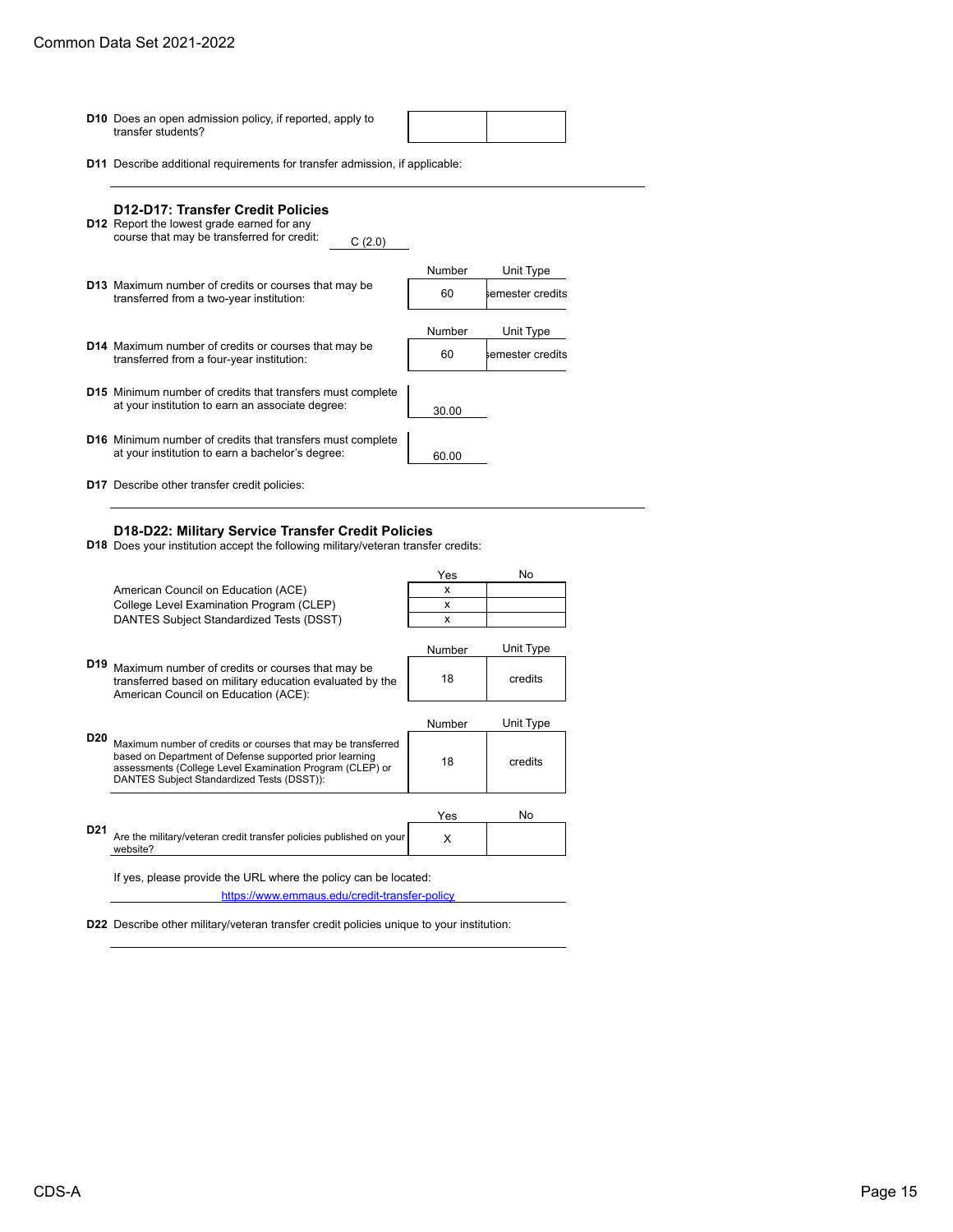# **E. ACADEMIC OFFERINGS AND POLICIES**

**E1 Special study options:** Identify those programs available at your institution. Refer to the glossary for definitions.

|   | Accelerated program                 |
|---|-------------------------------------|
|   | Cooperative education program       |
| x | Cross-registration                  |
| x | Distance learning                   |
| x | Double major                        |
| x | Dual enrollment                     |
|   | English as a Second Language (ESL)  |
|   | Exchange student program (domestic) |
|   | External degree program             |
|   | Honors Program                      |
| x | Independent study                   |
| x | Internships                         |
|   | Liberal arts/career combination     |
|   | Student-designed major              |
|   | Study abroad                        |
| x | Teacher certification program       |
|   | Weekend college                     |
|   | Other (specify):                    |

#### **E2 Has been removed from the CDS.**

**E3 Areas in which all or most students are required to complete some course work prior to graduation:**

|   | Arts/fine arts                          |
|---|-----------------------------------------|
| x | Computer literacy                       |
| x | English (including composition)         |
|   | Foreign languages                       |
| x | History                                 |
| x | Humanities                              |
| x | Mathematics                             |
| x | Philosophy                              |
| x | Sciences (biological or physical)       |
| x | Social science                          |
| x | Other (describe):                       |
|   | <b>Biblical and Theological Studies</b> |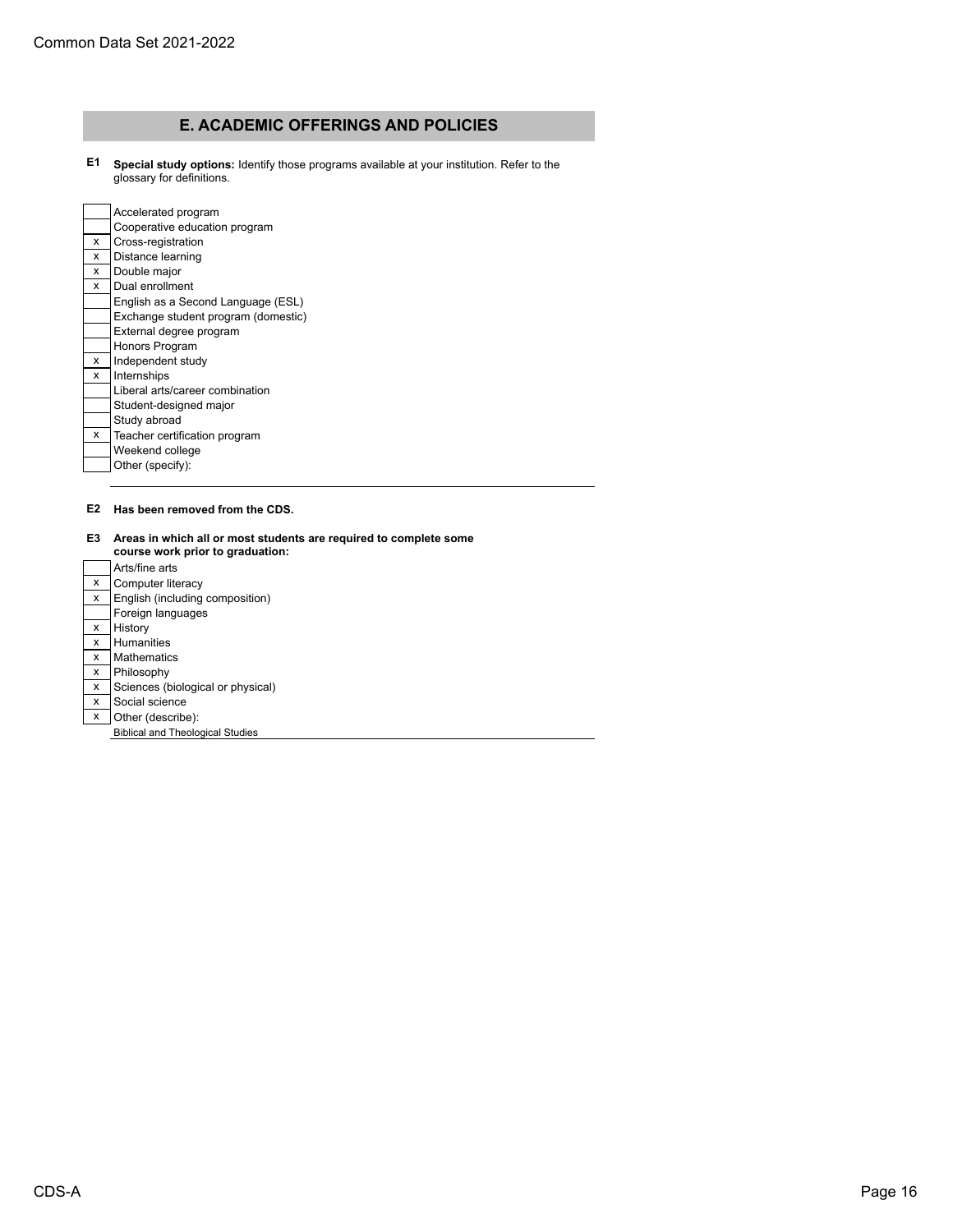# **F. STUDENT LIFE**

#### **F1 Percentages of first-time, first-year (freshman) degree-seeking students and degreeseeking undergraduates enrolled in Fall 2021 who fit the following categories:**

| <u>oodinig anadigraaaatoo din dhoa in Familisho in tiro iyo londinig datugundor</u>                                    |                                                   |                       |  |  |
|------------------------------------------------------------------------------------------------------------------------|---------------------------------------------------|-----------------------|--|--|
|                                                                                                                        | First-time, first-<br>year (freshman)<br>students | <b>Undergraduates</b> |  |  |
| Percent who are from out of state (exclude)<br>international/nonresident aliens from the<br>numerator and denominator) | 58%                                               | 58%                   |  |  |
| Percent of men who join fraternities                                                                                   | 0%                                                | 0%                    |  |  |
| Percent of women who join sororities                                                                                   | 0%                                                | $0\%$                 |  |  |
| Percent who live in college-owned, -operated, or -<br>affiliated housing                                               | 90%                                               | 85%                   |  |  |
| Percent who live off campus or commute                                                                                 | 10%                                               | 15%                   |  |  |
| Percent of students age 25 and older                                                                                   | 0%                                                | 5%                    |  |  |
| Average age of full-time students                                                                                      | 16                                                | 18                    |  |  |
| Average age of all students (full- and part-time)                                                                      | 16                                                | 18                    |  |  |

**F2 Activities offered.** Identify those programs available at your institution.

**RUE Campus Ministries RUE Choral groups** ALS Concert band **ALS** Dance ALSI Drama/theater **ALS** International Student Organization ALS Jazz band ALS Literary magazine ALS Marching band ALS| Model UN **RUE Music ensembles** ALS Musical theater ALSI Opera **ALS** Pep band ALS Radio station **RUE** Student government ALSI Student newspaper ALS Student-run film society ALS Symphony orchestra ALS Television station **RUE** Yearbook

**F3 ROTC** (program offered in cooperation with Reserve Officers' Training Corps)

|                            | <b>On Campus</b> | <b>At Cooperating</b> | Name of Cooperating |
|----------------------------|------------------|-----------------------|---------------------|
| Army ROTC is offered:      |                  |                       |                     |
| Naval ROTC is offered:     |                  |                       |                     |
| Air Force ROTC is offered: |                  |                       |                     |

**F4 Housing:** Check all types of college-owned, -operated, or -affiliated housing available for undergraduates at your institution.

- ALSI Coed dorms **RUE** Men's dorms **RUE** Women's dorms ALS Apartments for married students
- ALS Apartments for single students
- ALS Special housing for disabled students
- ALS Special housing for international students
- ALS Fraternity/sorority housing
- ALS Cooperative housing
- ALS Theme housing
- **ALS** Wellness housing
- ALS Other housing options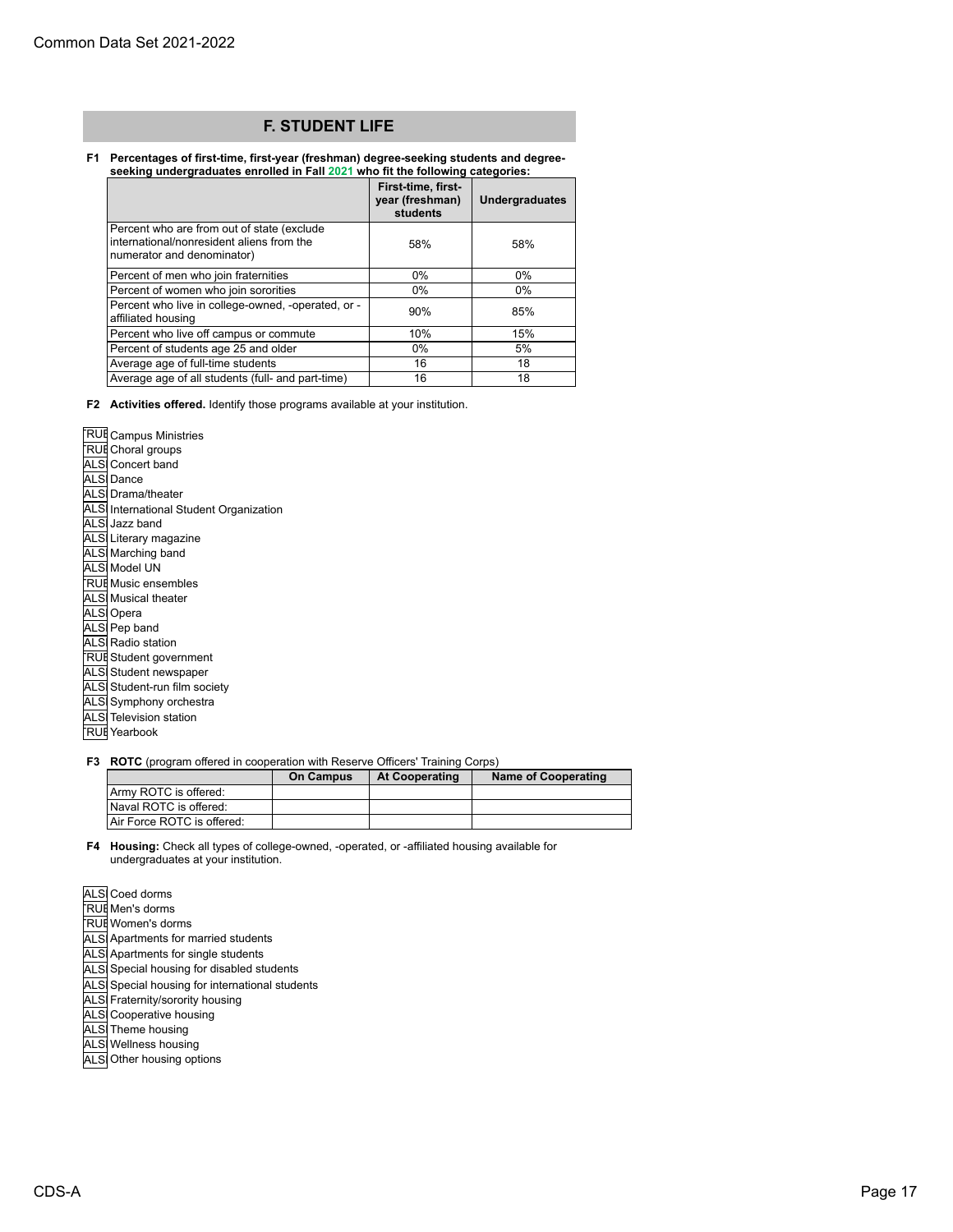# **G. ANNUAL EXPENSES**

**G0** Please provide the URL of your institution's net price calculator:

#### <https://www.emmaus.edu/npc/npcalc.htm>

**Provide 2022-2023 academic year costs of attendance for the following categories that are applicable to your institution.**

Check here if your institution's 2022-2023 academic year costs of attendance are not available at this time and provide an approximate date (i.e., month/day) when your institution's final 2022-2023 academic year costs of attendance will be available:

#### **G1 Undergraduate full-time tuition, required fees, room and board**

List the typical tuition, required fees, and room and board for a full-time undergraduate student for the **FULL 2022-2023** academic year. (30 semester hours or 45 quarter hours for institutions that derive annual tuition by multiplying credit hour cost by number of credits).

- •A full academic year refers to the period of time generally extending from September to June; usually equated to two semesters, two trimesters, three quarters, or the period covered by a four-one-four plan.
- Room and board is defined as double occupancy and 19 meals per week or the maximum meal plan.
- • **Required fees** include only charges that all full-time students must pay that are **not** included in tuition (e.g., registration, health, or activity fees.)
- Do *not* include optional fees (e.g., parking, laboratory use).

|                                      | <b>First-Year</b> | <b>Undergraduates</b> |
|--------------------------------------|-------------------|-----------------------|
| <b>PRIVATE INSTITUTIONS</b>          |                   |                       |
| Tuition:                             | \$19,800          | \$19,800              |
| <b>PUBLIC INSTITUTIONS</b>           |                   |                       |
| Tuition: In-district                 |                   |                       |
| Tuition: In-state (out-of-district): |                   |                       |
| Tuition: Out-of-state:               |                   |                       |
| Tuition: Non-resident alien          |                   |                       |
| <b>FOR ALL INSTITUTIONS</b>          |                   |                       |
| <b>Required Fees</b>                 | \$0               | \$0                   |
| Room and Board (on-campus):          | \$9.050           | \$9,050               |
| Room Only (on-campus):               | na                | na                    |
| Board Only (on-campus meal plan):    | na                | na                    |

Comprehensive tuition and room and board fee (if your college cannot provide separate tuition and room and board fees):

Other:

|                                                                                           | Minimum | Maximum |
|-------------------------------------------------------------------------------------------|---------|---------|
| G2 Number of credits per term a student can take for the stated<br>full-time tuition.     | 12      | 18      |
|                                                                                           | Yes     | No      |
| <b>G3</b> Do tuition and fees vary by year of study (e.g., sophomore,<br>junior, senior)? |         | х       |
| G4 Do tuition and fees vary by undergraduate instructional<br>program?                    |         | x       |
|                                                                                           |         |         |

If yes, what percentage of full-time undergraduates pay more than the tuition and fees reported in G1?

| <b>G5</b> Provide the estimated expenses for a typical full-time undergraduate student: |
|-----------------------------------------------------------------------------------------|
|                                                                                         |

|                       | <b>Residents</b> | <b>Commuters</b> | <b>Commuters</b> |
|-----------------------|------------------|------------------|------------------|
| Books and supplies:   | \$400            | \$400            | \$400            |
| Room only:            |                  |                  |                  |
| Board only:           |                  |                  |                  |
| Room and board total* |                  |                  |                  |
| Transportation:       | \$750            | \$480            | \$480            |
| Other expenses:       | \$500            | \$500            | \$500            |

\* If your college cannot provide separate room and board figures for commuters not living at home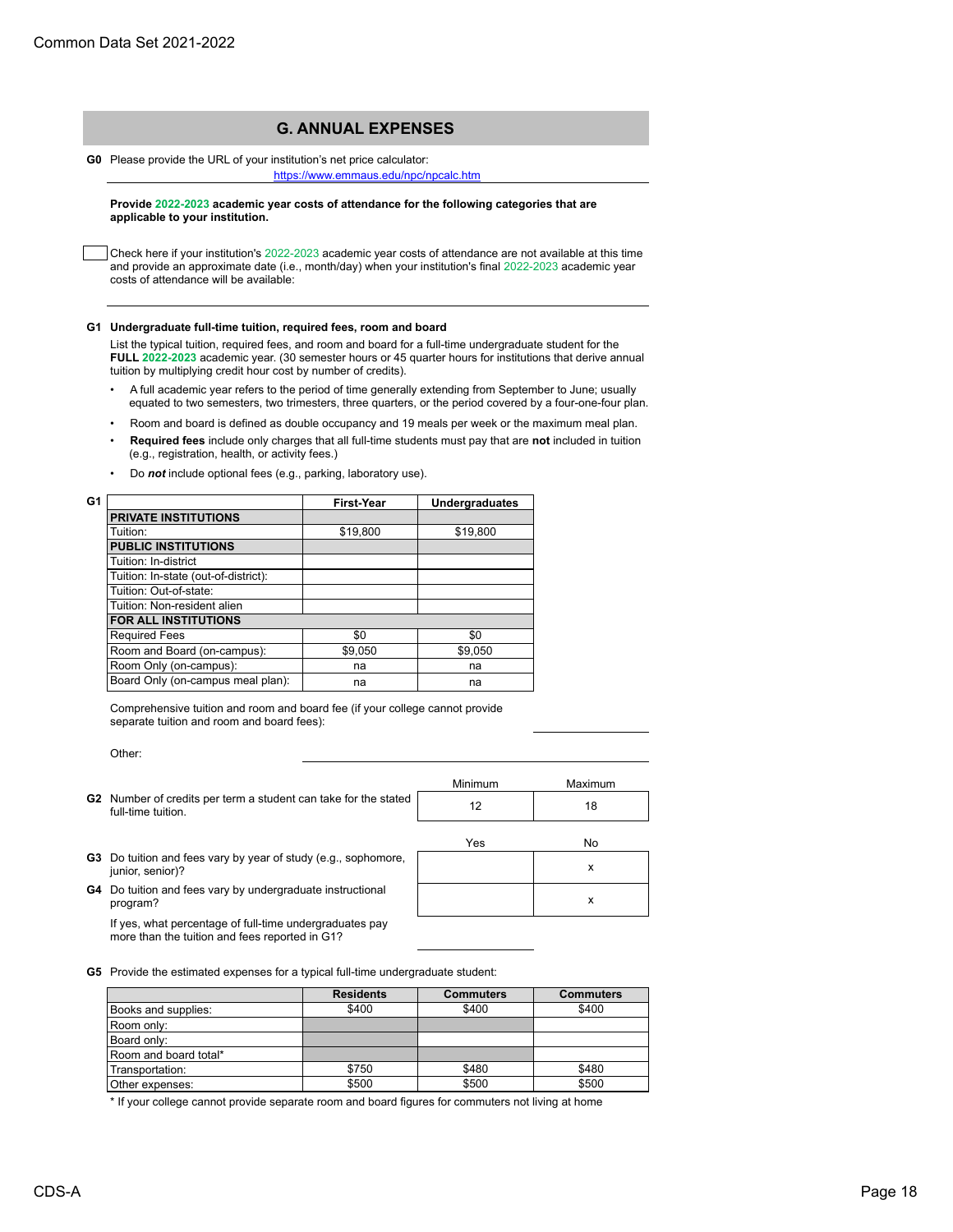| $\frac{1}{2}$ . The state of the state is a strong state of the state of $\frac{1}{2}$ |          |
|----------------------------------------------------------------------------------------|----------|
| <b>PRIVATE INSTITUTIONS:</b>                                                           | \$825.00 |
| PUBLIC INSTITUTIONS:                                                                   |          |
| l In-district:                                                                         |          |
| In-state (out-of-district):                                                            |          |
| Out-of-state:                                                                          |          |
| <b>INONRESIDENT ALIENS:</b>                                                            | \$825.00 |

**G6** Undergraduate per-credit-hour charges (tuition only):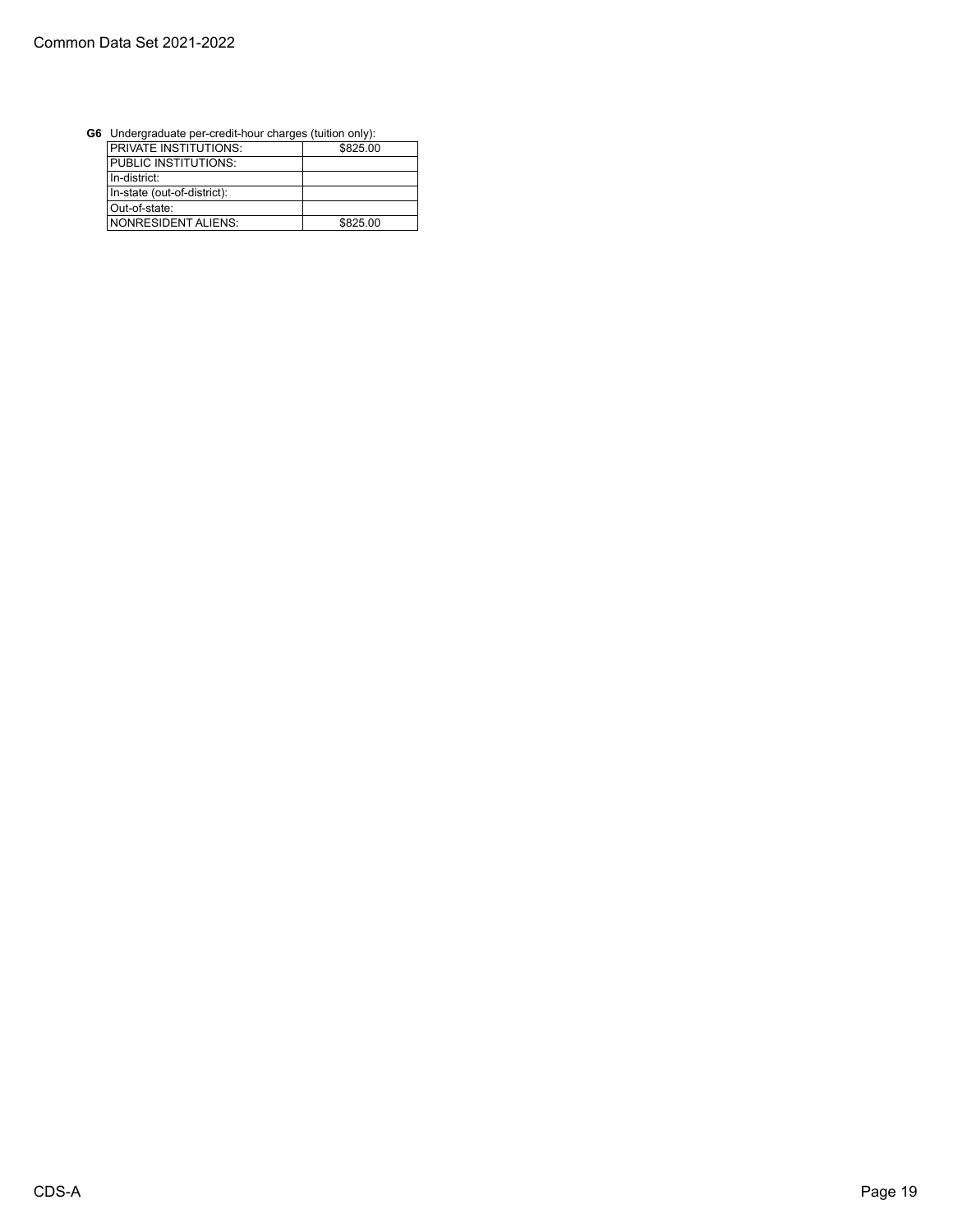# **H. FINANCIAL AID**

#### **Please refer to the following financial aid definitions when completing Section H.**

**Awarded aid:** The dollar amounts offered to financial aid applicants.

**Financial aid applicant:** Any applicant who submits any one of the institutionally required financial aid applications/forms, such as the FAFSA.

**Indebtedness:** Aggregate dollar amount borrowed through any loan program (federal, state, subsidized, unsubsidized, private, etc.; excluding parent loans) while the student was enrolled at an institution. Student loans co-signed by a parent are assumed to be the responsibility of the student and **should** be included.

**Institutional scholarships and grants:** Endowed scholarships, annual gifts and tuition funded grants for which the institution determines the recipient.

**Financial need:** As determined by your institution using the federal methodology and/or your institution's own standards.

**Need-based aid:** College-funded or college-administered award from institutional, state, federal, or other sources for which a student must have financial need to qualify. This includes both institutional and non-institutional student aid (grants, jobs, and loans).

**Need-based scholarship or grant aid:** Scholarships and grants from institutional, state, federal, or other sources for which a student must have financial need to qualify.

**Need-based self-help aid:** Loans and jobs from institutional, state, federal, or other sources for which a student must demonstrate financial need to qualify.

**Non-need-based scholarship or grant aid:** Scholarships and grants, gifts, or merit-based aid from institutional, state, federal, or other sources (including unrestricted funds or gifts and endowment income) awarded solely on the basis of academic achievement, merit, or any other non-need-based reason. When reporting questions H1 and H2, non-need-based aid that is used to meet need should be counted as need-based aid.

#### **Note: Suggested order of precedence for counting non-need money as need-based:**

- 1. Non-need institutional grants 6. Non-need outside grants
	-
- 
- 2. Non-need tuition waivers 7. Non-need student loans
- 3. Non-need athletic awards 8. Non-need parent loans
- 4. Non-need federal grants 9. Non-need work
- 5. Non-need state grants

**Non-need-based self-help aid:** Loans and jobs from institutional, state, or other sources for which a student need not demonstrate financial need to qualify.

**Private student loans:** A nonfederal loan made by a lender such as a bank, credit union or private lender used to pay for up to the annual cost of education, less any financial aid received. **External scholarships and grants:** Scholarships and grants received from outside (private) sources that students bring with them (e.g., Kiwanis, National Merit scholarships). The institution may process paperwork to receive the dollars, but it has no role in determining the recipient or the dollar amount awarded.

**Work study and employment:** Federal and state work study aid, and any employment packaged by your institution in financial aid awards.

#### **DO NOT INCLUDE ANY AID RELATED TO THE CARES ACT OR UNIQUE THE COVID-19**

### **Aid Awarded to Enrolled Undergraduates**

**H1** Enter total dollar amounts **awarded** to enrolled full-time and less than full-time degree-seeking undergraduates **(using the same cohort reported in CDS Question B1, "total degree-seeking" undergraduates)** in the following categories.

If the data being reported are final figures for the 2020-2021 academic year (see the next item below),

- use the 2020-2021 academic year's CDS Question B1 cohort.
- Include aid awarded to international students (i.e., those not qualifying for federal aid).

• Aid that is non-need-based but that was used to meet need should be reported in the need-based aid column.

• For a suggested order of precedence in assigning categories of aid to cover need, see the entry for "non-need-based scholarship or grant aid" on the last page of the definitions section.

**• Do NOT include any aid related to the CARES Act or unique to the COVID-19 pandemic.**

|                                                                              | 2021-2022 | 2020-2021 |  |
|------------------------------------------------------------------------------|-----------|-----------|--|
| Indicate the academic year for which data are reported for <b>items H1</b> , |           |           |  |
| H <sub>2</sub> . H <sub>2</sub> A, and H <sub>6</sub> below:                 |           |           |  |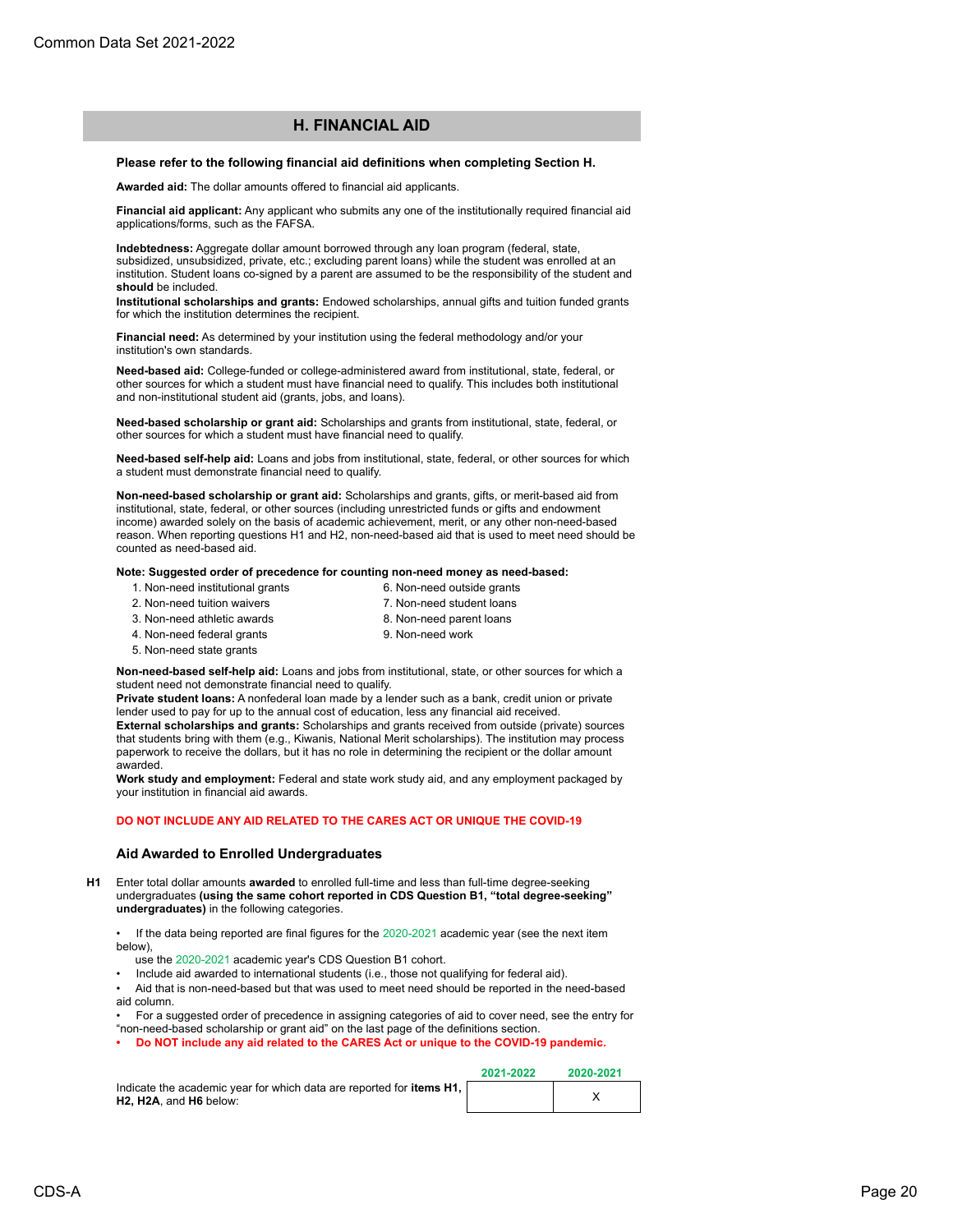Which needs-analysis methodology does your institution use in awarding institutional aid? **(Formerly H3)**

Federal methodology (FM) Institutional methodology (IM) Both FM and IM

|                                                                                                                                                                     | Need-based  | Non-need- |
|---------------------------------------------------------------------------------------------------------------------------------------------------------------------|-------------|-----------|
| <b>Scholarships/Grants</b>                                                                                                                                          |             |           |
| Federal                                                                                                                                                             | \$408,789   | \$0       |
| <b>State</b> all states, not only the state in which your institution is located                                                                                    | \$196,166   | \$0       |
| Institutional: Endowed scholarships, annual gifts and tuition funded<br>grants, awarded by the college, excluding athletic aid and tuition                          |             |           |
| waivers (which are reported below).                                                                                                                                 | \$1,029,970 | \$316,278 |
| Scholarships/grants from external sources (e.g. Kiwanis,                                                                                                            |             |           |
| National Merit) not awarded by the college                                                                                                                          | \$113,480   | \$27,678  |
| <b>Total Scholarships/Grants</b>                                                                                                                                    | \$1,748,405 | \$343,956 |
| Self-Help                                                                                                                                                           |             |           |
| Student loans from all sources (excluding parent loans)                                                                                                             | \$166,620   | \$193,154 |
| Federal Work-Study                                                                                                                                                  | \$12,391    |           |
| State and other (e.g., institutional) work-study/employment (Note:                                                                                                  |             |           |
| Excludes Federal Work-Study captured above.)                                                                                                                        | \$0         | \$0       |
| <b>Total Self-Help</b>                                                                                                                                              | \$179,011   | \$193,154 |
| <b>Parent Loans</b>                                                                                                                                                 | \$0         | \$77,606  |
| <b>Tuition Waivers</b><br>Note: Reporting is optional. Report tuition waivers in this row if you<br>choose to report them. Do not report tuition waivers elsewhere. |             |           |
|                                                                                                                                                                     | \$0         | \$0       |
| <b>Athletic Awards</b>                                                                                                                                              | \$0         | \$0       |

- **H2 Number of Enrolled Students Awarded Aid:** List the number of degree-seeking full-time and lessthan-full-time undergraduates who applied for and were awarded financial aid from any source.
	- • **Aid that is non-need-based but that was used to meet need should be counted as need based aid.**
	- Numbers should reflect the cohort awarded the dollars reported in H1.
	- In the chart below, students may be counted in more than one row, and full-time freshmen should also be counted as full-time undergraduates.

### • **Do NOT include any aid related to the CARES Act or unique to the COVID-19 pandemic.**

|    |                                                                                                                                                                                                                                                                                              | <b>First-time Full-</b><br>time Freshmen | <b>Full-time</b><br><b>Undergrad</b><br>(Incl. Fresh) | <b>Less Than</b><br>Full-time<br>Undergrad |
|----|----------------------------------------------------------------------------------------------------------------------------------------------------------------------------------------------------------------------------------------------------------------------------------------------|------------------------------------------|-------------------------------------------------------|--------------------------------------------|
| А  | Number of degree-seeking undergraduate students<br>(CDS Item B1 if reporting on Fall 2021 cohort)                                                                                                                                                                                            | 42                                       | 165                                                   | 30                                         |
| в  | Number of students in line a who applied for need-<br>based financial aid                                                                                                                                                                                                                    | 41                                       | 139                                                   | 6                                          |
| C. | Number of students in line <b>b</b> who were determined to<br>have financial need                                                                                                                                                                                                            | 36                                       | 125                                                   | 6                                          |
| D  | Number of students in line c who were awarded any<br>financial aid                                                                                                                                                                                                                           | 36                                       | 125                                                   | 6                                          |
| Е  | Number of students in line d who were awarded any<br>need-based scholarship or grant aid                                                                                                                                                                                                     | 36                                       | 125                                                   | 6                                          |
| F  | Number of students in line <b>d</b> who were awarded any<br>need-based self-help aid                                                                                                                                                                                                         | 13                                       | 50                                                    | 0                                          |
| G  | Number of students in line <b>d</b> who were awarded any<br>non-need-based scholarship or grant aid                                                                                                                                                                                          | 5                                        | 14                                                    | $\Omega$                                   |
| н  | Number of students in line d whose need was fully<br>met (exclude PLUS loans, unsubsidized loans, and<br>private alternative loans)                                                                                                                                                          | 8                                        | 15                                                    | 0                                          |
| T  | On average, the percentage of need that was met of<br>students who were awarded any need-based aid.<br>Exclude any aid that was awarded in excess of need<br>as well as any resources that were awarded to<br>replace EFC (PLUS loans, unsubsidized loans, and<br>private alternative loans) | 70%                                      | 65.0%                                                 | 41.0%                                      |
| J  | The average financial aid package of those in line d.<br>Exclude any resources that were awarded to replace<br>EFC (PLUS loans, unsubsidized loans, and private<br>alternative loans)                                                                                                        | \$<br>16.580                             | \$.<br>15,348                                         | \$8,204                                    |
| ĸ  | Average need-based scholarship and grant award of<br>those in line e                                                                                                                                                                                                                         | 15,762<br>\$                             | \$<br>14.061                                          | \$8.204                                    |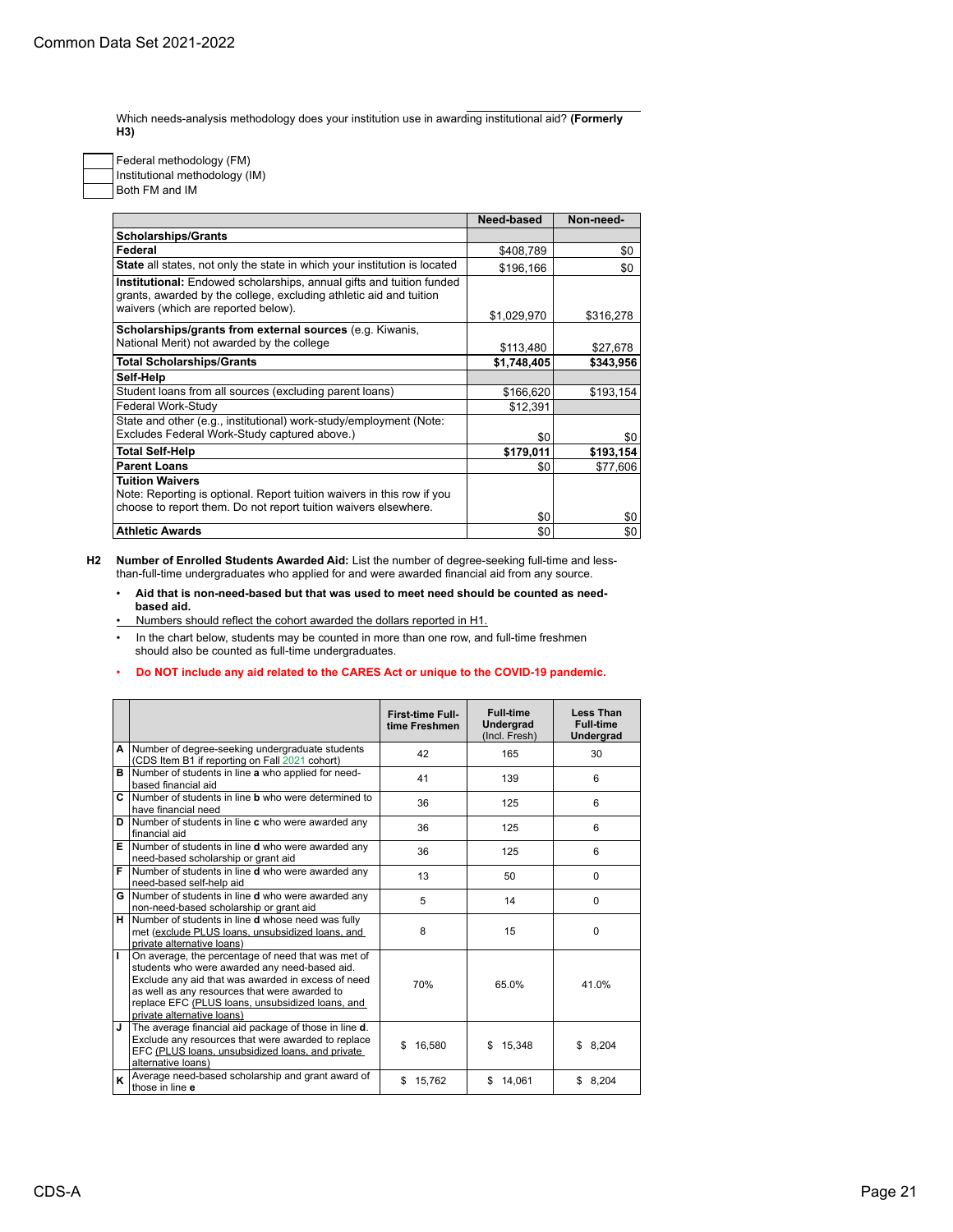| $\mathsf{L}$ | Average need-based self-help award (excluding<br>PLUS loans, unsubsidized loans, and private<br>alternative loans) of those in line f                           | \$13.467 | \$15.248 | \$8.204 |
|--------------|-----------------------------------------------------------------------------------------------------------------------------------------------------------------|----------|----------|---------|
|              | M Average need-based loan (excluding PLUS loans,<br>unsubsidized loans, and private alternative loans) of<br>those in line f who were awarded a need-based loan | \$2.454  | \$3.625  | -       |

- **H2A Number of Enrolled Students Awarded Non-need-based Scholarships and Grants:** List the number of degree-seeking full-time and less-than-full-time undergraduates who had no financial need and who were awarded institutional non-need-based scholarship or grant aid.
	- Numbers should reflect the cohort awarded the dollars reported in H1.
	- In the chart below, students may be counted in more than one row, and full-time freshmen should also be counted as full-time undergraduates.
	- **Do NOT include any aid related to the CARES Act or unique to the COVID-19 pandemic.**

|          |                                                                                                                                                                                                                   | <b>First-time</b> | <b>Full-time</b> | <b>Less Than</b> |
|----------|-------------------------------------------------------------------------------------------------------------------------------------------------------------------------------------------------------------------|-------------------|------------------|------------------|
| N        | Number of students in line a who had no financial<br>need and who were awarded institutional non-need-<br>based scholarship or grant aid (exclude those who<br>were awarded athletic awards and tuition benefits) | 5                 | 41               | 3                |
| $\Omega$ | Average dollar amount of institutional non-need-<br>based scholarship and grant aid awarded to students<br>in line <b>n</b>                                                                                       | 8,250<br>S.       | \$7,483          | 5.653            |
| P        | Number of students in line a who were awarded an<br>institutional non-need-based athletic scholarship or<br>grant                                                                                                 |                   | 0                | 0                |
| Q        | Average dollar amount of institutional non-need-<br>based athletic scholarships and grants awarded to<br>students in line p                                                                                       | \$0               | \$0              | \$0              |

**Note: These are the graduates and loan types to include and exclude in order to fill out CDS H4 and H5.** 

Include:

- •2021 undergraduate class: all students who started at your institution as first-time students and received a bachelor's degree between July 1, 2020 and June 30, 2021.
- Only loans made to students who borrowed while enrolled at your institution.

Co-signed loans

Exclude

- Students who transferred in.
- Money borrowed at other institutions.
- Parent loans
- Students who did not graduate or who graduated with another degree or certificate (but no bachelor's degree).
- **Any aid related to the CARE Act or unique the COVID-19 pandemic.**
- **H4 Provide the number of students in the 2021 undergraduate class who started at your institution as first-time students and received a bachelor's degree between July 1, 2020 and June 30, 2021. Exclude students who transferred into your institution.**

**20**

#### **H5. Number and percent of students in class (defined in H4 above) borrowing from federal, nonfederal, and any loan sources, and the average (or mean) amount borrowed.**

• The "Average per-undergraduate-borrower cumulative principal borrowed," is designed to provide better information about student borrowing from federal and nonfederal (institutional, state, commercial) sources.

• The numbers, percentages, and averages for each row should be based only on the loan source specified for the particular row. For example, the federal loans average (row b) should only be the cumulative average of federal loans and the private loans average (row e) should only be the cumulative average of private loans.

|  | Number in the<br><b>class (defined</b><br>in H4 above)<br>who borrowed | Percent of the   undergraduat<br><b>class (defined</b><br>above) who<br>borrowed<br>from the tunge | Average per-<br>e-borrower<br>cumulative<br>principal<br>horrowod |
|--|------------------------------------------------------------------------|----------------------------------------------------------------------------------------------------|-------------------------------------------------------------------|
|--|------------------------------------------------------------------------|----------------------------------------------------------------------------------------------------|-------------------------------------------------------------------|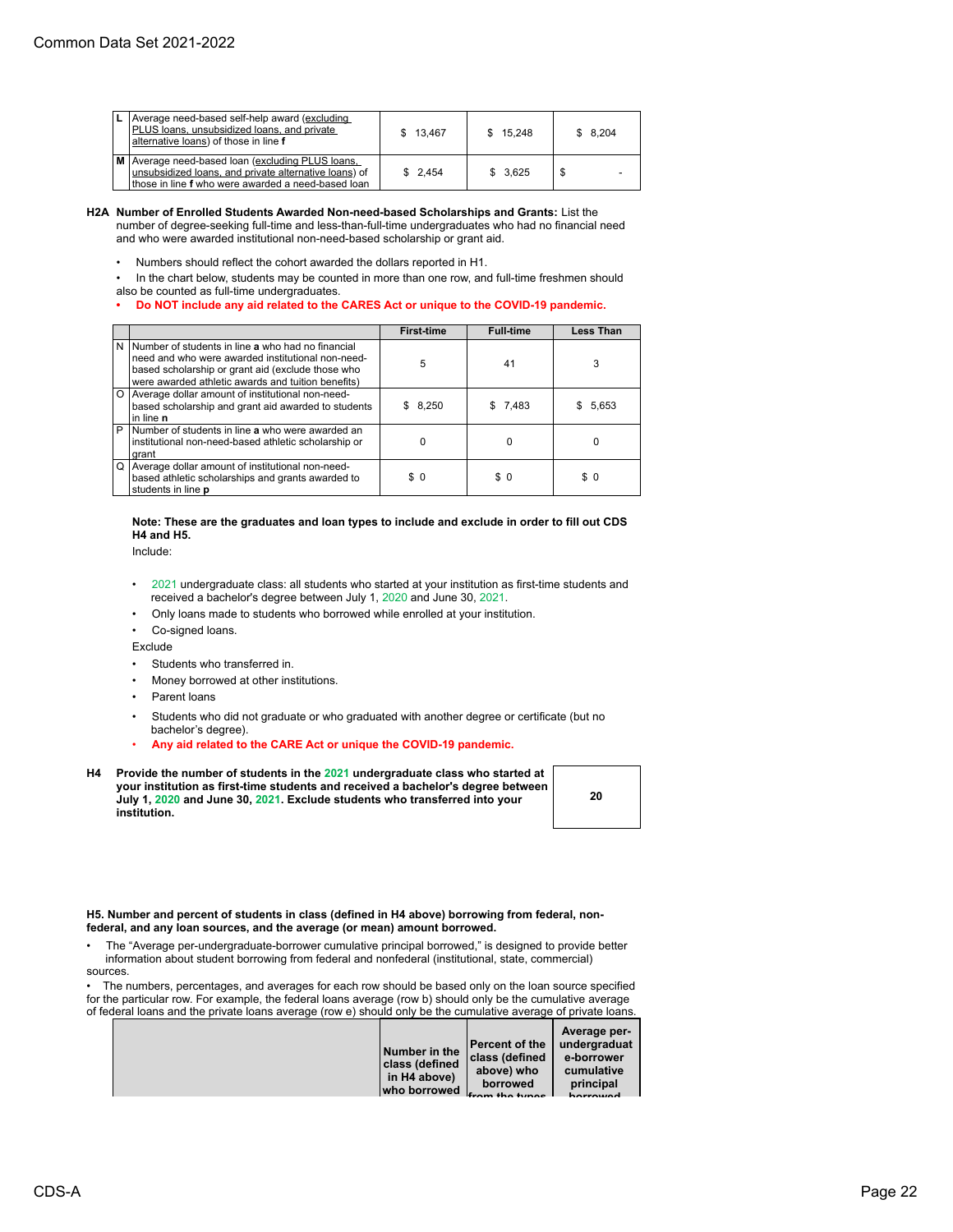|    | Source/Type of Loan                                                                                                                                                                                                                                    | from the types<br>of loans<br>specified in<br>the first<br>column | <b>from the types</b><br>of loans<br>specified in<br>the first<br>column<br>(nearest 1%) | porrowed<br>from the types<br>of loans<br>specified in<br>the first<br>column<br>(nearest \$1) |
|----|--------------------------------------------------------------------------------------------------------------------------------------------------------------------------------------------------------------------------------------------------------|-------------------------------------------------------------------|------------------------------------------------------------------------------------------|------------------------------------------------------------------------------------------------|
| A  | Any Ioan program: Federal Perkins, Federal Stafford<br>Subsidized and Unsubsidized, institutional, state,<br>private loans that your institution is aware of, etc.<br>Include both Federal Direct Student Loans and<br>Federal Family Education Loans. | 9                                                                 | 45.00%                                                                                   | \$18,992                                                                                       |
| B  | Federal Ioan programs: Federal Perkins, Federal<br>Stafford Subsidized and Unsubsidized, Include both<br>Federal Direct Student Loans and Federal Family<br>Education Loans.                                                                           | 9                                                                 | 45.00%                                                                                   | \$18,603                                                                                       |
|    | C   Institutional loan programs.                                                                                                                                                                                                                       | 0                                                                 | $0.00\%$                                                                                 | \$0                                                                                            |
| D  | State loan programs.                                                                                                                                                                                                                                   | 0                                                                 | $0.00\%$                                                                                 | \$0                                                                                            |
| E. | Private student loans made by a bank or lender.                                                                                                                                                                                                        | 1                                                                 | 5.00%                                                                                    | \$3,500                                                                                        |

# **Aid to Undergraduate Degree-seeking Nonresident Aliens**

# **• Report numbers and dollar amounts for the same academic year checked in item H1**

**H6** Indicate your institution's policy regarding institutional scholarship and grant aid for undergraduate degree-seeking nonresident aliens:

| x | Institutional need-based scholarship or grant aid is available                                                                                                                                                                  |     |
|---|---------------------------------------------------------------------------------------------------------------------------------------------------------------------------------------------------------------------------------|-----|
| x | Institutional non-need-based scholarship or grant aid is available                                                                                                                                                              |     |
|   | Institutional scholarship or grant aid is not available                                                                                                                                                                         |     |
|   | If institutional financial aid is available for undergraduate degree-seeking nonresident<br>aliens, provide the number of undergraduate degree-seeking nonresident aliens who<br>were awarded need-based or non-need-based aid: |     |
|   | Average dollar amount of institutional financial aid awarded to undergraduate degree-<br>seeking nonresident aliens:                                                                                                            | \$0 |
|   | Total dollar amount of institutional financial aid awarded to undergraduate degree-<br>seeking nonresident aliens:                                                                                                              | \$0 |
|   |                                                                                                                                                                                                                                 |     |

**H7** Check off all financial aid forms nonresident alien first-year financial aid applicants must submit:

| Institution's own financial aid form<br><b>CSS/Financial Aid PROFILE</b> |
|--------------------------------------------------------------------------|
| International Student's Financial Aid Application                        |
| International Student's Certification of Finances                        |
| Other (specify):                                                         |

# **Process for First-Year/Freshman Students**

**H8** Check off all financial aid forms domestic first-year (freshman) financial aid applicants must submit:

| <b>FAFSA</b>                         |
|--------------------------------------|
| Institution's own financial aid form |
| <b>CSS/Financial Aid PROFILE</b>     |
| State aid form                       |
| Noncustodial PROFILE                 |
| Business/Farm Supplement             |
| Other (specify):                     |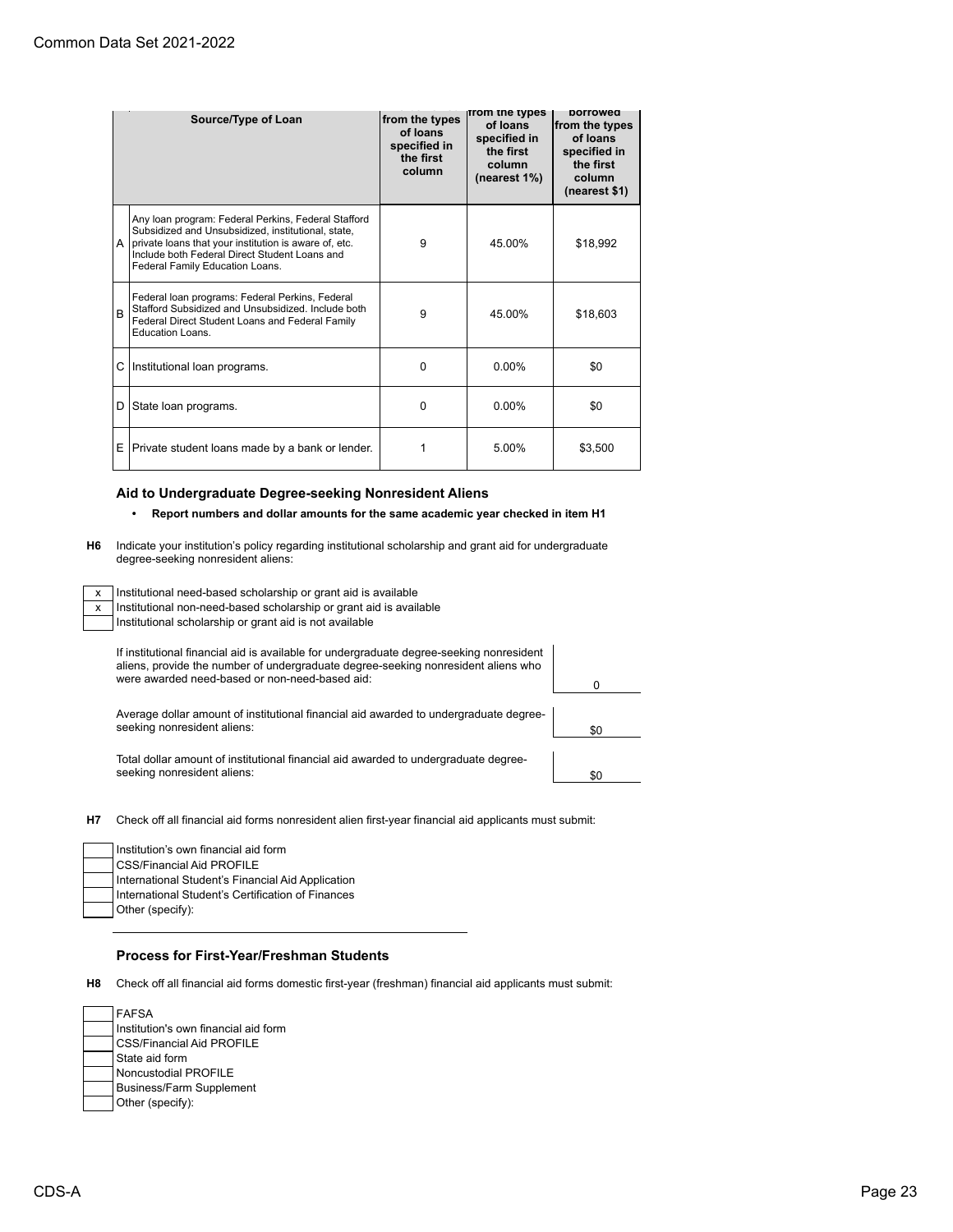**H9** Indicate filing dates for first-year (freshman) students:

Priority date for filing required financial aid forms:

Deadline for filing required financial aid forms:

No deadline for filing required forms (applications processed on a rolling basis)

**H10** Indicate notification dates for first-year (freshman) students (answer a or b):

a) Students notified on or about (date):

b) Students notified on a rolling basis: x Yes No If yes, starting date: 10/15

**H11** Indicate reply dates:

| .                              |                        |  |
|--------------------------------|------------------------|--|
| Students must reply by (date): |                        |  |
| or within                      | weeks of notification. |  |
|                                |                        |  |

# **Types of Aid Available**

Please check off all types of aid available to undergraduates at your institution:

### **H12 Loans**

| x | Direct Subsidized Stafford Loans                  |
|---|---------------------------------------------------|
| x | Direct Unsubsidized Stafford Loans                |
| x | <b>Direct PLUS Loans</b>                          |
|   | <b>Federal Perkins Loans</b>                      |
|   | <b>Federal Nursing Loans</b>                      |
|   | State Loans                                       |
|   | College/university loans from institutional funds |
| x | Other (specify):                                  |
|   | Private Educational Loan                          |

## **H13 Need Based Scholarships and Grants**

| х | <b>Federal Pell</b>                                                  |
|---|----------------------------------------------------------------------|
| x | <b>SEOG</b>                                                          |
| x | State scholarships/grants                                            |
| x | Private scholarships                                                 |
| x | College/university scholarship or grant aid from institutional funds |
|   | United Negro College Fund                                            |
|   | Federal Nursing Scholarship                                          |
|   | Other (specify):                                                     |
|   |                                                                      |

**H14** Check off criteria used in awarding institutional aid. Check all that apply.

|                          | Non-Need Based | Need-Based |
|--------------------------|----------------|------------|
| Academics                | x              |            |
| Alumni affiliation       | x              |            |
| Art                      |                |            |
| <b>Athletics</b>         |                |            |
| Job skills               |                |            |
| <b>ROTC</b>              |                |            |
| Leadership               |                |            |
| Minority status          |                |            |
| Music/drama              | x              |            |
| Religious affiliation    | x              |            |
| State/district residency |                |            |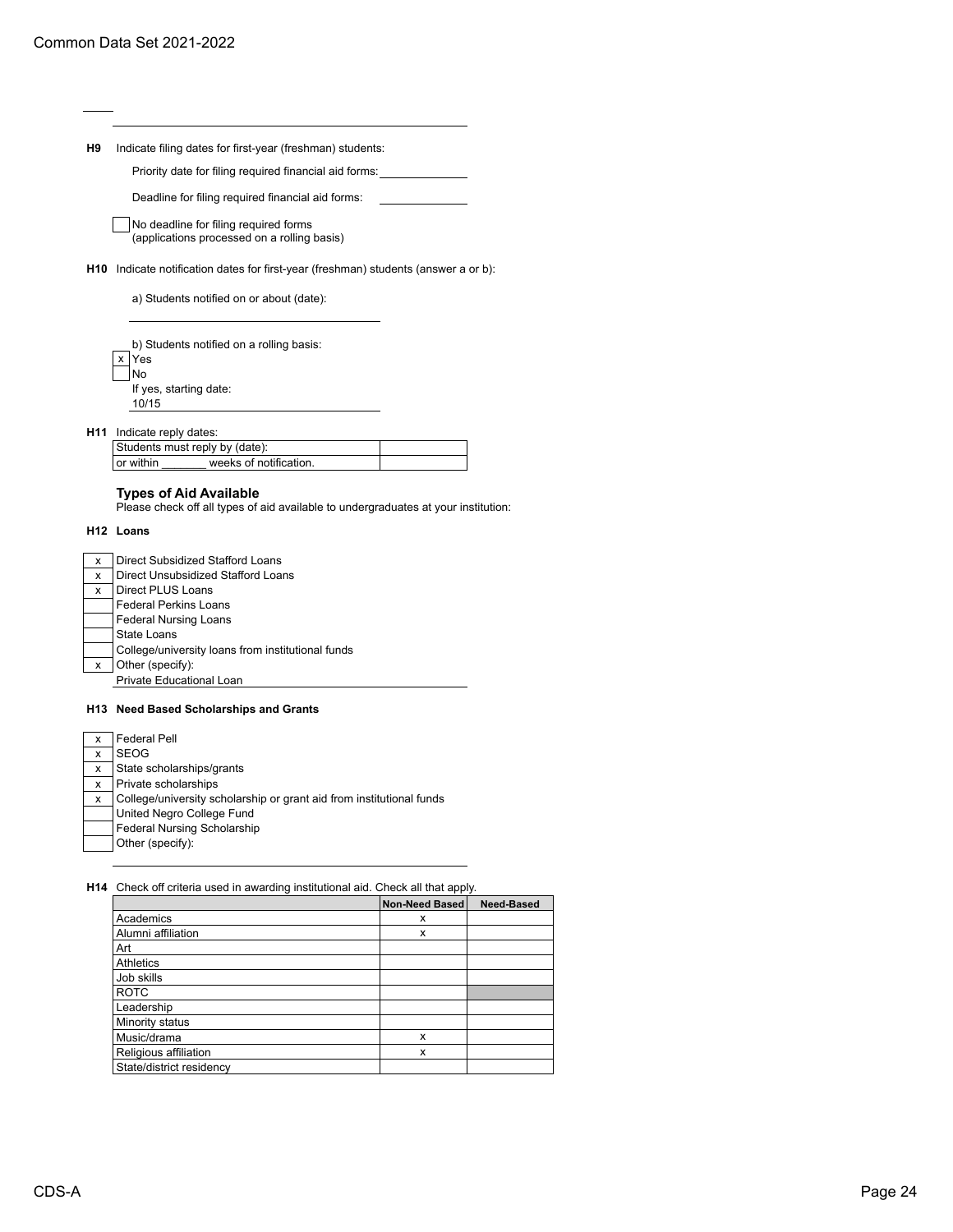**H15** If your institution has recently implemented any major financial aid policy, program, or initiative to make your institution more affordable to incoming students such as replacing loans with grants, or waiving costs for families below a certain income level please provide details below:

Are these policies related to the COVID-19 pandemic?

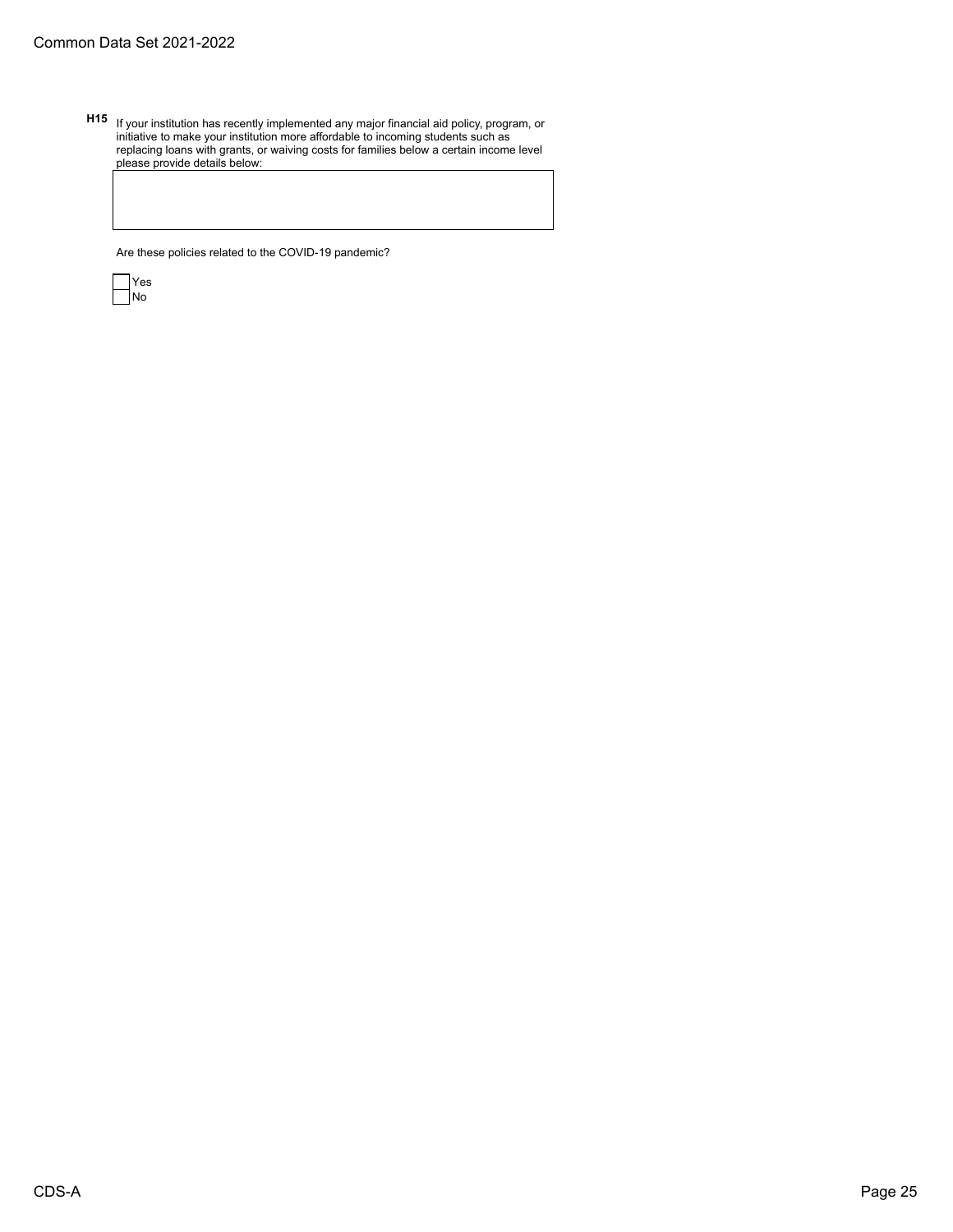# **I. INSTRUCTIONAL FACULTY AND CLASS SIZE**

#### **I-1. Please report the number of instructional faculty members in each category for Fall 2021. Include faculty who are on your institution's payroll on the census date your institution uses for IPEDS/AAUP.**

The following definition of full-time instructional faculty is used by the American Association of University Professors (AAUP) in its annual Faculty Compensation Survey (the part time definitions are not used by AAUP). Instructional Faculty is defined as those members of the instructional-research staff whose major regular assignment is instruction, including those with released time for research. Use the chart below to determine inclusions and exclusions:

|              |                                                                                                                                                                                                                                      | Full-time      | Part-time                                                                                |
|--------------|--------------------------------------------------------------------------------------------------------------------------------------------------------------------------------------------------------------------------------------|----------------|------------------------------------------------------------------------------------------|
| A            | Instructional faculty in preclinical and clinical medicine, faculty who are not paid (e.g.,<br>those who donate their services or are in the military), or research-only faculty, post-<br>doctoral fellows, or pre-doctoral fellows | Exclude        | Include only if<br>they teach<br>one or more<br>non-clinical<br>credit<br><b>COULSES</b> |
| B            | Administrative officers with titles such as dean of students, librarian, registrar, coach,<br>and the like, even though they may devote part of their time to classroom instruction<br>and may have faculty status                   | Exclude        | Include if<br>they teach<br>one or more<br>non-clinical<br>credit<br>courses             |
| $\mathsf{C}$ | Other administrators/staff who teach one or more non-clinical credit courses even<br>though they do not have faculty status                                                                                                          | <b>Exclude</b> | Include                                                                                  |
| D            | Undergraduate or graduate students who assist in the instruction of courses, but have<br>titles such as teaching assistant, teaching fellow, and the like                                                                            | Exclude        | Exclude                                                                                  |
| E            | Faculty on sabbatical or leave with pay                                                                                                                                                                                              | Include        | Exclude                                                                                  |
| E            | Faculty on leave without pay                                                                                                                                                                                                         | Exclude        | Exclude                                                                                  |
| G            | Replacement faculty for faculty on sabbatical leave or leave with pay                                                                                                                                                                | Exclude        | Include                                                                                  |

*Full-time instructional faculty:* faculty employed on a full-time basis for instruction (including those with released time for research)

*Part-time instructional faculty:* Adjuncts and other instructors being paid solely for part-time classroom instruction. Also includes full-time faculty teaching less than two semesters, three quarters, two trimesters, or two four-month sessions. Employees who are not considered full-time instruction faculty but who teach one or more non-clinical credit courses may be counted as part-time faculty.

*Minority faculty:* includes faculty who designate themselves as Black, non-Hispanic; American Indian or Alaska Native; Asian, Native Hawaiian or other Pacific Islander, or Hispanic.

*Doctorate:* includes such degrees as Doctor of Philosophy, Doctor of Education, Doctor of Juridical Science, and Doctor of Public Health in any field such as arts, sciences, education, engineering, business, and public administration. Also includes terminal degrees formerly designated as "first professional," including dentistry (DDS or DMD), medicine (MD), optometry (OD), osteopathic medicine (DO), pharmacy (DPharm or BPharm), podiatric medicine (DPM), veterinary medicine (DVM), chiropractic (DC or DCM), or law (JD).

*Terminal master's degree:* a master's degree that is considered the highest degree in a field: example, M. Arch (in architecture) and MFA (master of fine arts in art or theater).

| $I-1.$ |                                                                                     |                                                                                                                             | <b>Full-Time</b> | Part-Time | <b>Total</b> |
|--------|-------------------------------------------------------------------------------------|-----------------------------------------------------------------------------------------------------------------------------|------------------|-----------|--------------|
|        | А                                                                                   | Total number of instructional faculty                                                                                       | 21               | 15        | 36           |
|        | B                                                                                   | Total number who are members of minority groups                                                                             | 4                |           | 8            |
|        | C                                                                                   | Total number who are women                                                                                                  | 5                | 4         | 9            |
|        | D                                                                                   | Total number who are men                                                                                                    | 16               | 11        | 27           |
|        | Е                                                                                   | Total number who are nonresident aliens (international)                                                                     |                  |           |              |
|        | F                                                                                   | Total number with doctorate, or other terminal degree                                                                       | 5                | 3         | 8            |
|        | Total number whose highest degree is a master's but not a<br>G<br>terminal master's |                                                                                                                             | 16               | 12        | 28           |
|        | н                                                                                   | Total number whose highest degree is a bachelor's                                                                           | 0                | ŋ         | $\Omega$     |
|        |                                                                                     | Total number whose highest degree is unknown or other (Note:<br>Items f, g, h, and i must sum up to item a.)                |                  | ŋ         | $\Omega$     |
|        |                                                                                     | Total number in stand-alone graduate/professional programs in<br>which faculty teach virtually only graduate-level students |                  | O         | O            |

## **I-2. Student to Faculty Ratio**

Report the Fall 2021 ratio of full-time equivalent students (full-time plus 1/3 part time) to full-time equivalent instructional faculty (full time plus 1/3 part time). In the ratio calculations, exclude both faculty and students in stand-alone graduate or professional programs such as medicine, law, veterinary, dentistry, social work, business, or public health in which faculty teach virtually only graduate level students.

• Do not count undergraduate or graduate student teaching assistants as faculty.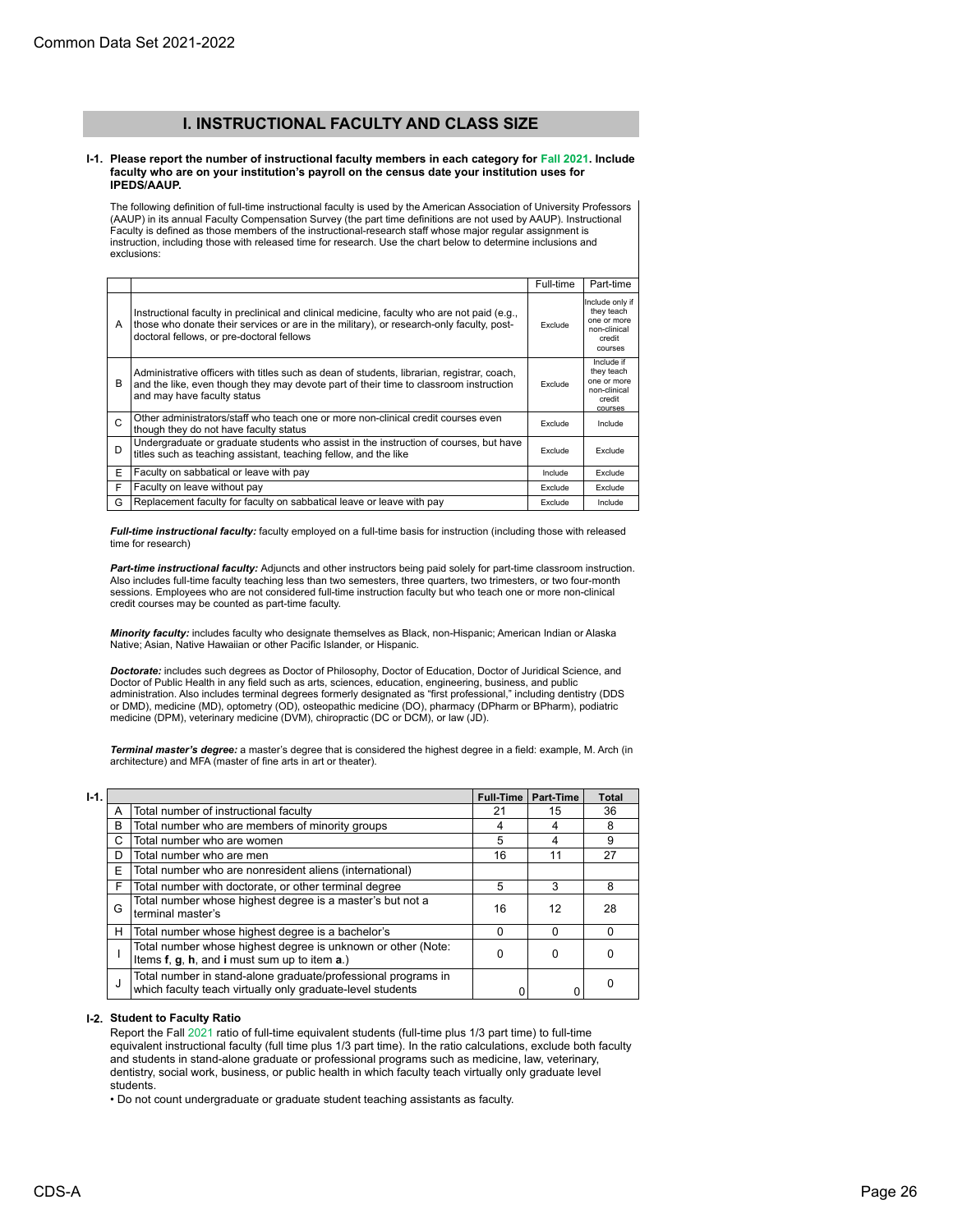| Fall 2021 Student to Faculty ratio | l to | (based on | 125 | students  |
|------------------------------------|------|-----------|-----|-----------|
|                                    |      | and       | 26  | faculty). |

## **I-3. Undergraduate Class Size**

In the table below, please use the following definitions to report information about the size of classes and class sections offered in the Fall 2021 term.

**• Please include classes that have been moved online in response to the COVID-19 pandemic.**

*Class Sections:* A class section is an organized course offered for credit, identified by discipline and number, meeting at a stated time or times in a classroom or similar setting, and not a subsection such as a laboratory or discussion session. Undergraduate class sections are defined as any sections in which at least one degree-seeking undergraduate student is enrolled for credit. Exclude distance learning classes and noncredit classes and individual instruction such as dissertation or thesis research, music instruction, or one-to-one readings. Exclude students in independent study, co-operative programs, internships, foreign language taped tutor sessions, practicums, and all students in one-onone classes. Each class section should be counted only once and should not be duplicated because of course catalog cross-listings.

*Class Subsections:* A class subsection includes any subsection of a course, such as laboratory, recitation, and discussion subsections that are supplementary in nature and are scheduled to meet separately from the lecture portion of the course. Undergraduate subsections are defined as any subsections of courses in which degree-seeking undergraduate students enrolled for credit. As above, exclude noncredit classes and individual instruction such as dissertation or thesis research, music instruction, or one-to-one readings. Each class subsection should be counted only once and should not be duplicated because of cross-listings.

Using the above definitions, please report for each of the following class-size intervals the number of *class sections* and *class subsections* offered in Fall 2021. For example, a lecture class with 800 students who met at another time in 40 separate labs with 20 students should be counted once in the "100+" column in the class section column and 40 times under the "20-29" column of the class subsections table.

#### **Number of Class Sections with Undergraduates Enrolled**

|                                      | $2-9$    | $10 - 19$ | $20 - 29$ | 30-39 | 40-49 | 50-99 | $100+$ | Total |  |
|--------------------------------------|----------|-----------|-----------|-------|-------|-------|--------|-------|--|
| <b>CLASS</b><br><b>SECTIONS</b>      | 64       | 19        |           | 3     |       | 2     |        | 90    |  |
|                                      |          |           |           |       |       |       |        |       |  |
|                                      | $2-9$    | $10 - 19$ | $20 - 29$ | 30-39 | 40-49 | 50-99 | $100+$ | Total |  |
| <b>CLASS SUB-</b><br><b>SECTIONS</b> | $\Omega$ | 0         |           | 0     | 0     |       |        |       |  |

**Undergraduate Class Size (provide numbers)**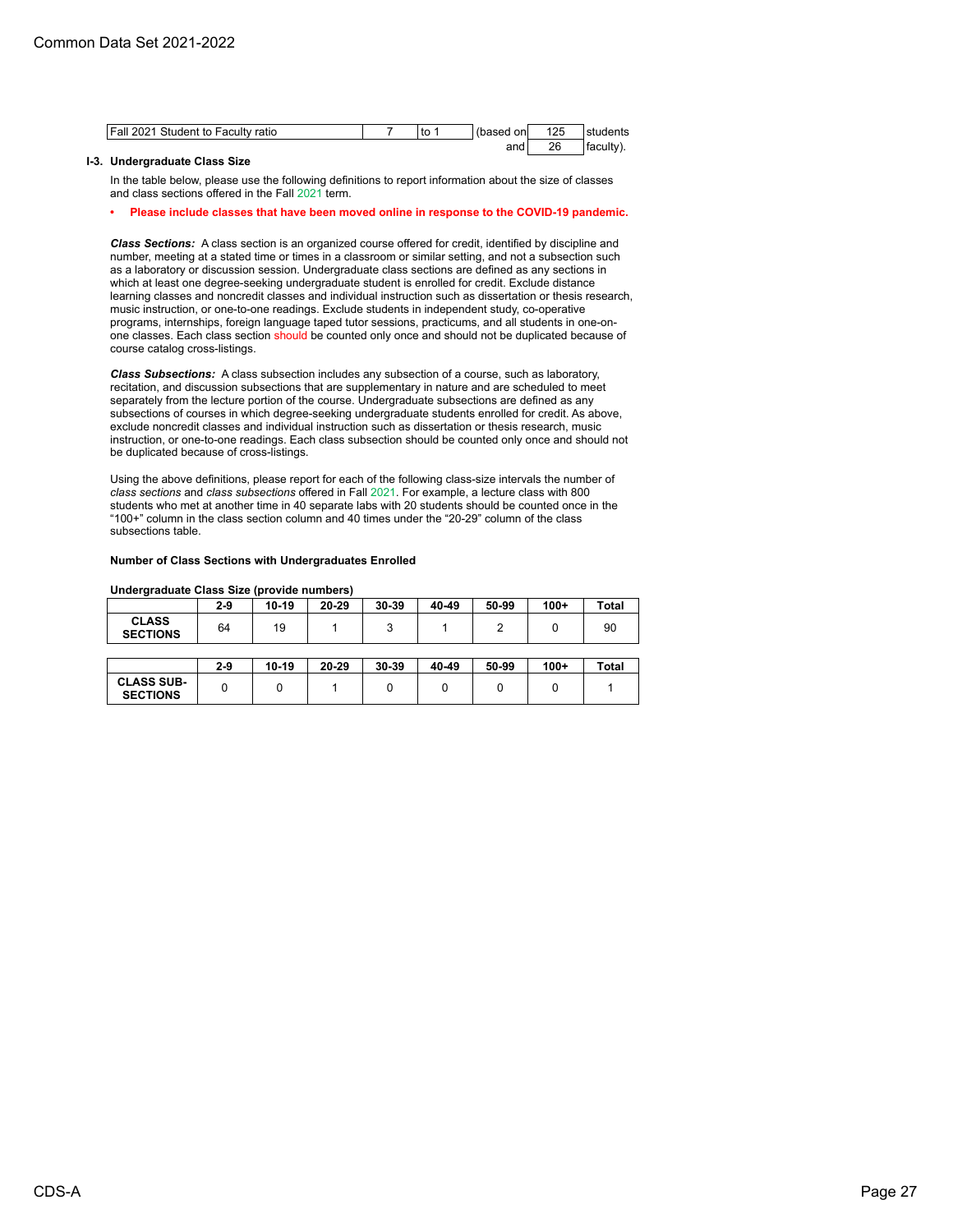# **J. Disciplinary areas of DEGREES CONFERRED**

## **J1 Degrees conferred between July 1, 2020 and June 30, 2021**

For each of the following discipline areas, provide the percentage of diplomas/certificates, associate, and bachelor's degrees awarded. To determine the percentage, use majors, not headcount (e.g., students with one degree but a double major will be represented twice). Calculate the percentage from your institution's IPEDS Completions by using the sum of 1st and 2nd majors for each CIP code as the numerator and the sum of the Grand Total by 1st Majors and the Grand Total by 2nd major as the denominator. If you prefer, you can compute the percentages using 1st majors only.

| Category                                          | <b>Diploma/Certificates</b> | <b>Associate</b> | Bachelor's | CIP 2020 Categories<br>to Include |
|---------------------------------------------------|-----------------------------|------------------|------------|-----------------------------------|
| Agriculture                                       |                             |                  |            | 01                                |
| Natural resources and conservation                |                             |                  |            | 03                                |
| Architecture                                      |                             |                  |            | 04                                |
| Area, ethnic, and gender studies                  |                             |                  |            | 05                                |
| Communication/journalism                          |                             |                  |            | 09                                |
| Communication technologies                        |                             |                  |            | 10                                |
| Computer and information sciences                 |                             |                  | 5%         | 11                                |
| Personal and culinary services                    |                             |                  |            | 12                                |
| Education                                         |                             | 20%              | 11%        | 13                                |
| Engineering                                       |                             |                  |            | 14                                |
| Engineering technologies                          |                             |                  |            | 15                                |
| Foreign languages, literatures, and linguistics   |                             |                  |            | 16                                |
| Family and consumer sciences                      |                             |                  |            | 19                                |
| Law/legal studies                                 |                             |                  |            | 22                                |
| English                                           |                             |                  |            | 23                                |
| Liberal arts/general studies                      |                             | 60%              |            | 24                                |
| Library science                                   |                             |                  |            | 25                                |
| Biological/life sciences                          |                             |                  |            | 26                                |
| Mathematics and statistics                        |                             |                  | 2%         | 27                                |
| Military science and military technologies        |                             |                  |            | 28 & 29                           |
| Interdisciplinary studies                         |                             |                  |            | 30                                |
| Parks and recreation                              |                             |                  |            | 31                                |
| Philosophy and religious studies                  |                             |                  |            | 38                                |
| Theology and religious vocations                  | 100%                        | 20%              | 68%        | 39                                |
| Physical sciences                                 |                             |                  |            | 40                                |
| Science technologies                              |                             |                  |            | 41                                |
| Psychology                                        |                             |                  | 5%         | 42                                |
| Homeland Security, law enforcement, firefighting, |                             |                  |            | 43                                |
| Public administration and social services         |                             |                  |            | 44                                |
| Social sciences                                   |                             |                  |            | 45                                |
| <b>Construction trades</b>                        |                             |                  |            | 46                                |
| Mechanic and repair technologies                  |                             |                  |            | 47                                |
| Precision production                              |                             |                  |            | 48                                |
| Transportation and materials moving               |                             |                  |            | 49                                |
| Visual and performing arts                        |                             |                  |            | 50                                |
| Health professions and related programs           |                             |                  | 3%         | 51                                |
| Business/marketing                                |                             |                  | 6%         | 52                                |
| History                                           |                             |                  |            | 54                                |
| Other                                             |                             |                  |            |                                   |
| TOTAL (should = 100%)                             | 100.00%                     | 100.00%          | 100.00%    |                                   |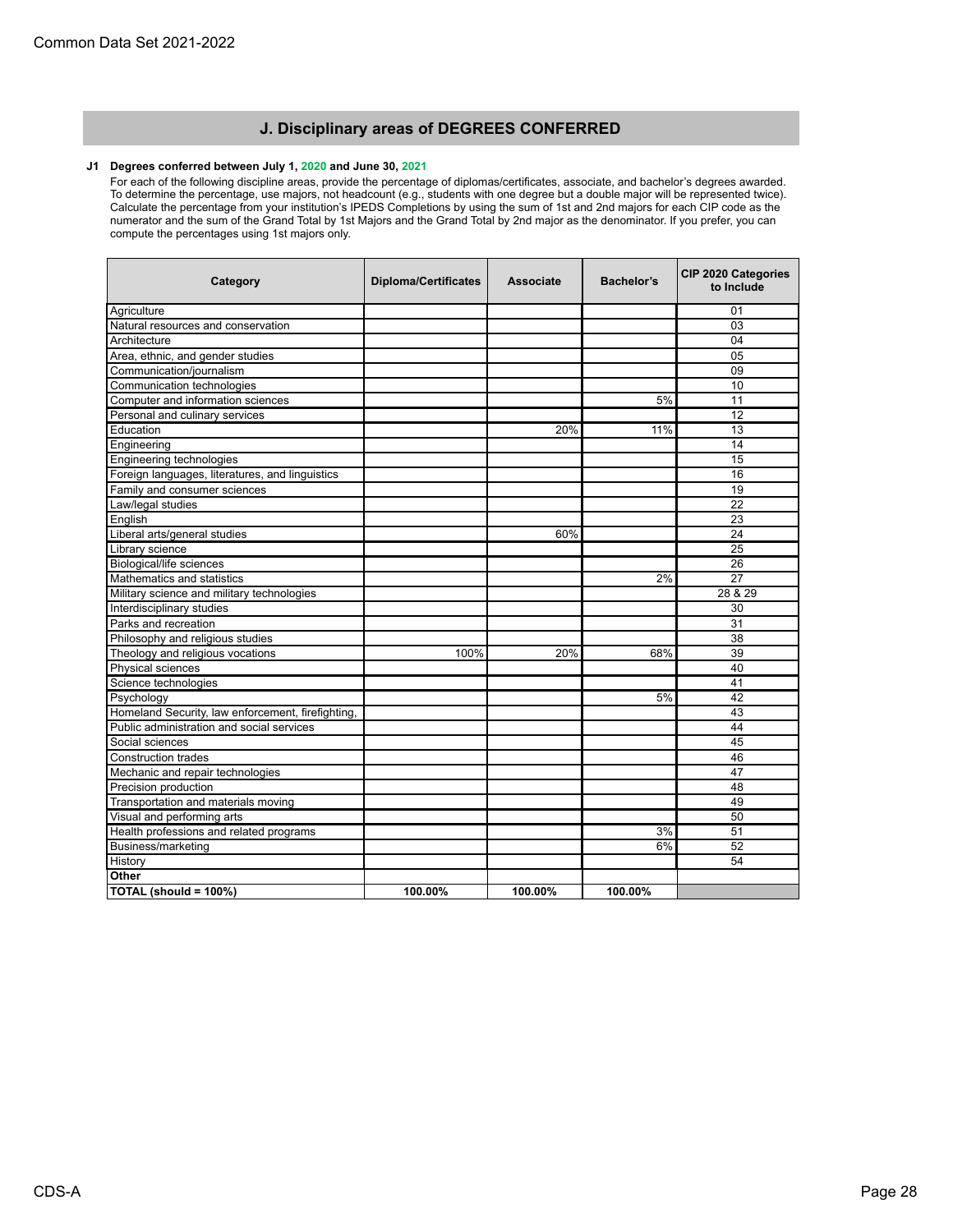### **Common Data Set Definitions**

#### ¨ **All definitions related to the financial aid section appear at the end of the Definitions document.**

Items preceded by an asterisk (\*) represent definitions agreed to among publishers which do not appear on the CDS document but may be present on individual publishers' surveys.

\*Academic advisement: Plan under which each student is assigned to a faculty member or a trained adviser, who, through regular meetings, helps the student plan and implement immediate and long-term acade **Accelerated program:** Completion of a college program of study in fewer than the usual number of years, most often by attending summer sessions and carrying extra courses during the regular academic term**. Admitted student:** Applicant who is offered admission to a degree-granting program at your institution.

**\*Adult student services:** Admission assistance, support, orientation, and other services expressly for adults who have started college for the first time, or who are re-entering after a lapse of a few years.

**American Indian or Alaska Native:** A person having origins in any of the original peoples of North and South America (including Central America) and maintaining tribal affiliation or community attachment. Applicant (first-time, first year): An individual who has fulfilled the institution's requirements to be considered for admission (including payment or waiving of the application fee, if any) and who has been not actions: admission, nonadmission, placement on waiting list, or application withdrawn (by applicant or institution).

Application fee: That amount of money that an institution charges for processing a student's application for acceptance. This amount is not creditable toward tuition and required fees, nor is it refundable if the st institution.

Asian: A person having origins in any of the original peoples of the Far East, Southeast Asia, or the Indian subcontinent, including, for example, Cambodia, China, India, Japan, Korea, Malaysia, Pakistan, the Ph Vietnam.

**Associate degree:** An award that normally requires at least two but less than four years of full-time equivalent college work.

Bachelor's degree: An award (baccalaureate or equivalent degree, as determined by the Secretary of the U.S. Department of Education) that normally requires at least four years but not more than five years of fi work. This includes ALL bachelor's degrees conferred in a five-vear cooperative (work-study plan) program. (A cooperative plan provides for alternate class attendance and employment in business, industry, or g students to combine actual work experience with their college studies.) Also, it includes bachelor's degrees in which the normal four years of work are completed in three years. **Black or African American***:* A person having origins in any of the black racial groups of Africa.

**Board (charges):** Assume average cost for 19 meals per week or the maximum meal plan.

Books and supplies (costs): Average cost of books and supplies. Do not include unusual costs for special groups of students (e.g., engineering or art majors), unless they constitute the majority of students at you

**Calendar system:** The method by which an institution structures most of its courses for the academic year.

Campus Ministry: Religious student organizations (denominational or nondenominational) devoted to fostering religious life on college campuses. May also refer to Campus Crusade for Christ, an interdenomin

\*Career and placement services: A range of services, including (often) the following: coordination of visits of employers to campus; aptitude and vocational testing; interest inventories, personal counseling; he launching the job search; listings for those students desiring employment and those seeking permanent positions; establishment of a permanent reference folder; career resource materials. **Carnegie units:** One year of study or the equivalent in a secondary school subject.

#### **Certificate:** See **Postsecondary award, certificate, or diploma.**

**Class rank:** The relative numerical position of a student in his or her graduating class, calculated by the high school on the basis of grade-point average, whether weighted or unweighted.

**College-preparatory program:** Courses in academic subjects (English, history and social studies, foreign languages, mathematics, science, and the arts) that stress preparation for college or university study.

Common Application: The standard application form distributed by the National Association of Secondary School Principals for a large number of private colleges who are members of the Common Application

**\*Community service program:** Referral center for students wishing to perform volunteer work in the community or participate in volunteer activities coordinated by academic departments.

Commuter: A student who lives off campus in housing that is not owned by, operated by, or affiliated with the college. This category includes students who commute from home and students who have moved to **Clock hour:** A unit of measure that represents an hour of scheduled instruction given to students. Also referred to as contact hour.

Continuous basis (for program enrollment): A calendar system classification that is used by institutions that enroll students at any time during the academic year. For example, a cosmetology school or a word students to enroll and begin studies at various times, with no requirement that classes begin on a certain date.

**Cooperative education program:** A program that provides for alternate class attendance and employment in business, industry, or government.

**Cooperative housing:** College-owned, -operated, or -affiliated housing in which students share room and board expenses and participate in household chores to reduce living expenses.

**\*Counseling service:** Activities designed to assist students in making plans and decisions related to their education, career, or personal development.

Credit: Recognition of attendance or performance in an instructional activity (course or program) that can be applied by a recipient toward the requirements for a degree, diploma, certificate, or recognized postse

**Credit course:** A course that, if successfully completed, can be applied toward the number of courses required for achieving a degree, diploma, certificate, or other recognized postsecondary credential.

Credit hour: A unit of measure representing an hour (50 minutes) of instruction over a 15-week period in a semester or trimester system or a 10-week period in a quarter system. It is applied toward the total num completing the requirements of a degree, diploma, certificate, or recognized postsecondary credential.

**Cross-registration:** A system whereby students enrolled at one institution may take courses at another institution without having to apply to the second institution.

**Deferred admission:** The practice of permitting admitted students to postpone enrollment, usually for a period of one academic term or one year.

**Degree:** An award conferred by a college, university, or other postsecondary education institution as official recognition for the successful completion of a program of studies.

Degree-seeking students: Students enrolled in courses for credit who are recognized by the institution as seeking a degree or recognized postsecondary credential. At the undergraduate level, this is intended to ir vocational or occupational programs.

Differs by program (calendar system): A calendar system classification that is used by institutions that have occupational/vocational programs of varying length. These schools may enroll students at specific tin desired. For example, a school might offer a two-month program in January, March, May, September, and November; and a three-month program in January, April, and October. **Diploma:** See **Postsecondary award, certificate, or diploma.**

Distance learning: An option for earning course credit at off-campus locations via cable television, internet, satellite classes, videotapes, correspondence courses, or other means.

Doctor's degree-research/scholarship: A Ph.D. or other doctor's degree that requires advanced work beyond the master's level, including the preparation and defense of a dissertation based on original research, an original project demonstrating substantial artistic or scholarly achievement. Some examples of this type of degree may include Ed.D., D.M.A., D.B.A., D.Sc., D.A., or D.M, and others, as designated by the aw Doctor's degree-professional practice: A doctor's degree that is conferred upon completion of a program providing the knowledge and skills for the recognition, credential, or license required for professional pr a period of study such that the total time to the degree, including both pre-professional and professional preparation, equals at least six full-time equivalent academic years. Some of these degrees were formerly c may include: Chiropractic (D.C. or D.C.M.); Dentistry (D.D.S. or D.M.D.); Law (L.L.B. or J.D.); Medicine (M.D.); Optometry (O.D.); Osteopathic Medicine (D.O); Pharmacy (Pharm.D.); Podiatry (D.P.M., Pod. (D.V.M.), and others, as designated by the awarding institution.

**Doctor's degree-other**: A doctor's degree that does not meet the definition of a doctor's degree - research/scholarship or a doctor's degree - professional practice.

**Double major:** Program in which students may complete two undergraduate programs of study simultaneously.

Dual enrollment: A program through which high school students may enroll in college courses while still enrolled in high school. Students are not required to apply for admission to the college in order to partici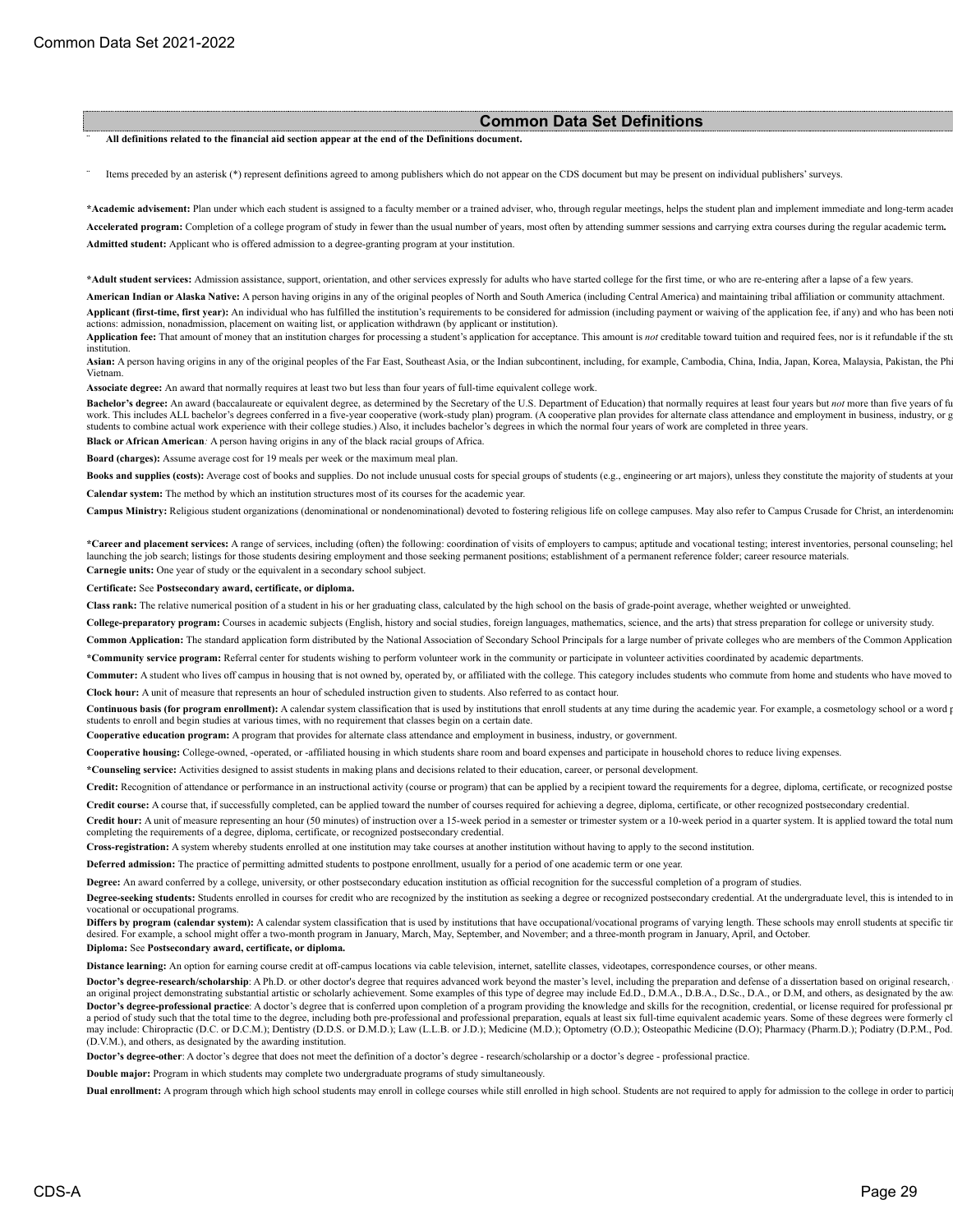Early action plan: An admission plan that allows students to apply and be notified of an admission decision well in advance of the regular notification dates. If admitted, the candidate is not committed to enroll; under the college's regular reply policy.

Early admission: A policy under which students who have not completed high school are admitted and enroll full time in college, usually after completion of their junior year.

Early decision plan: A plan that permits students to apply and be notified of an admission decision (and financial aid offer if applicable) well in advance of the regular notification date. Applicants agree to accept admitted, to withdraw their applications from other colleges. There are three possible decisions for early decision applicants: admitted, denied, or not admitted but forwarded for consideration with the regular app **English as a Second Language (ESL):** A course of study designed specifically for students whose native language is not English.

Exchange student program-domestic: Any arrangement between a student and a college that permits study for a semester or more at another college in the United States without extending the amount of time **Study abroad**.

External degree program: A program of study in which students earn credits toward a degree through independent study, college courses, proficiency examinations, and personal experience. External degree pro classroom attendance.

Extracurricular activities (as admission factor): Special consideration in the admissions process given for participation in both school and nonschool-related activities of interest to the college, such as clubs, he athletics, performing arts, etc.

First-time student: A student attending any institution for the first time at the level enrolled. Includes students enrolled in the fall term who attended a postsecondary institution for the first time at the same level includes students who entered with advanced standing (college credit earned before graduation from high school).

First-time, first-year (freshman) student: A student attending any institution for the first time at the undergraduate level. Includes students enrolled in the fall term who attended college for the first time in the p students who entered with advanced standing (college credits earned before graduation from high school).

First-year student: A student who has completed less than the equivalent of 1 full year of undergraduate work; that is, less than 30 semester hours (in a 120-hour degree program) or less than 900 clock hours.

**Freshman:** A first-year undergraduate student.

\*Freshman/new student orientation: Orientation addressing the academic, social, emotional, and intellectual issues involved in beginning college. May be a few hours or a few days in length; at some colleges, Full-time student (undergraduate): A student enrolled for 12 or more semester credits, 12 or more quarter credits, or 24 or more clock hours a week each term.

**Geographical residence (as admission factor):** Special consideration in the admission process given to students from a particular region, state, or country of residence. Grade-point average (academic high school GPA): The sum of grade points a student has earned in secondary school divided by the number of courses taken. The most common system of assigning numbers to A, three points for a B, two points for a C, one point for a D, and no points for an E or F. Unweighted GPA's assign the same weight to each course. Weighting gives students additional points for their grades in a **Graduate student:** A student who holds a bachelor's or equivalent, and is taking courses at the post-baccalaureate level.

**\*Health services:** Free or low cost on-campus primary and preventive health care available to students.

High school diploma or recognized equivalent: A document certifying the successful completion of a prescribed secondary school program of studies, or the attainment of satisfactory scores on the Tests of Ger (GED), or another state-specified examination.

**Hispanic or Latino:** A person of Mexican, Puerto Rican, Cuban, South or Central American, or other Spanish culture or origin, regardless of race.

**Honors program:** Any special program for very able students offering the opportunity for educational enrichment, independent study, acceleration, or some combination of these.

Independent study: Academic work chosen or designed by the student with the approval of the department concerned, under an instructor's supervision, and usually undertaken outside of the regular classroom s **In-state tuition:** The tuition charged by institutions to those students who meet the state's or institution's residency requirements.

**International student:** See **Nonresident alien.**

**International student group:** Student groups that facilitate cultural dialogue, support a diverse campus, assist international students in acclimation and creating a social network.

Internship: Any short-term, supervised work experience usually related to a student's major field, for which the student earns academic credit. The work can be full- or part-time, on- or off-campus, paid or unpaid

**\*Learning center:** Center offering assistance through tutors, workshops, computer programs, or audiovisual equipment in reading, writing, math, and skills such as taking notes, managing time, taking tests.

#### **\*Legal services:** Free or low cost legal advice for a range of issues (personal and other).

Liberal arts/career combination: Program in which a student earns undergraduate degrees in two separate fields, one in a liberal arts major and the other in a professional or specialized major, whether on camp Master's degree: An award that requires the successful completion of a program of study of generally one or two full-time equivalent academic years of work beyond the bachelor's degree. Some of these degrees Div., M.H.L./Rav) that were formerly classified as "first-professional", may require more than two full-time equivalent academic years of work.

**Minority affiliation (as admission factor):** Special consideration in the admission process for members of designated racial/ethnic minority groups.

**\*Minority student center:** Center with programs, activities, and/or services intended to enhance the college experience of students of color.

Model United Nations: A simulation activity focusing on conflict resolution, globalization, and diplomacy. Assuming roles as foreign ambassadors and "delegates," students conduct research, engage in debate, or participate in a national Model UN conference.

**Native Hawaiian or Other Pacific Islander:** A person having origins in any of the original peoples of Hawaii, Guam, Samoa, or other Pacific Islands.

**Nonresident alien:** A person who is not a citizen or national of the United States and who is in this country on a visa or temporary basis and does not have the right to remain indefinitely.

**\*On-campus day care:** Licensed day care for students' children (usually age 3 and up); usually for a fee.

Open admission: Admission policy under which virtually all secondary school graduates or students with GED equivalency diplomas are admitted without regard to academic record, test scores, or other qualific **Other expenses (costs):** Include average costs for clothing, laundry, entertainment, medical (if not a required fee), and furnishings.

**Out-of-state tuition:** The tuition charged by institutions to those students who do not meet the institution's or state's residency requirements.

Part-time student (undergraduate): A student enrolled for fewer than 12 credits per semester or quarter, or fewer than 24 clock hours a week each term.

**\*Personal counseling**: One-on-one or group counseling with trained professionals for students who want to explore personal, educational, or vocational issues.

Post-baccalaureate certificate: An award that requires completion of an organized program of study requiring 18 credit hours beyond the bachelor's; designed for persons who have completed a baccalaureate de requirements of academic degrees carrying the title of master.

Post-master's certificate: An award that requires completion of an organized program of study of 24 credit hours beyond the master's degree but does not meet the requirements of academic degrees at the docto Postsecondary award, certificate, or diploma: Includes the following three IPEDS definitions for postsecondary awards, certificates, and diplomas of varying durations and credit/contact/clock hour requirement

Less Than 1 Academic Year: Requires completion of an organized program of study at the postsecondary level (below the baccalaureate degree) in less than 1 academic year (2 semesters or 3 quarters) or in less enrolled full-time.

At Least 1 But Less Than 2 Academic Years: Requires completion of an organized program of study at the postsecondary level (below the baccalaureate degree) in at least 1 but less than 2 full-time equivalent ac completion in at least 30 but less than 60 credit hours, or in at least 900 but less than 1,800 clock hours.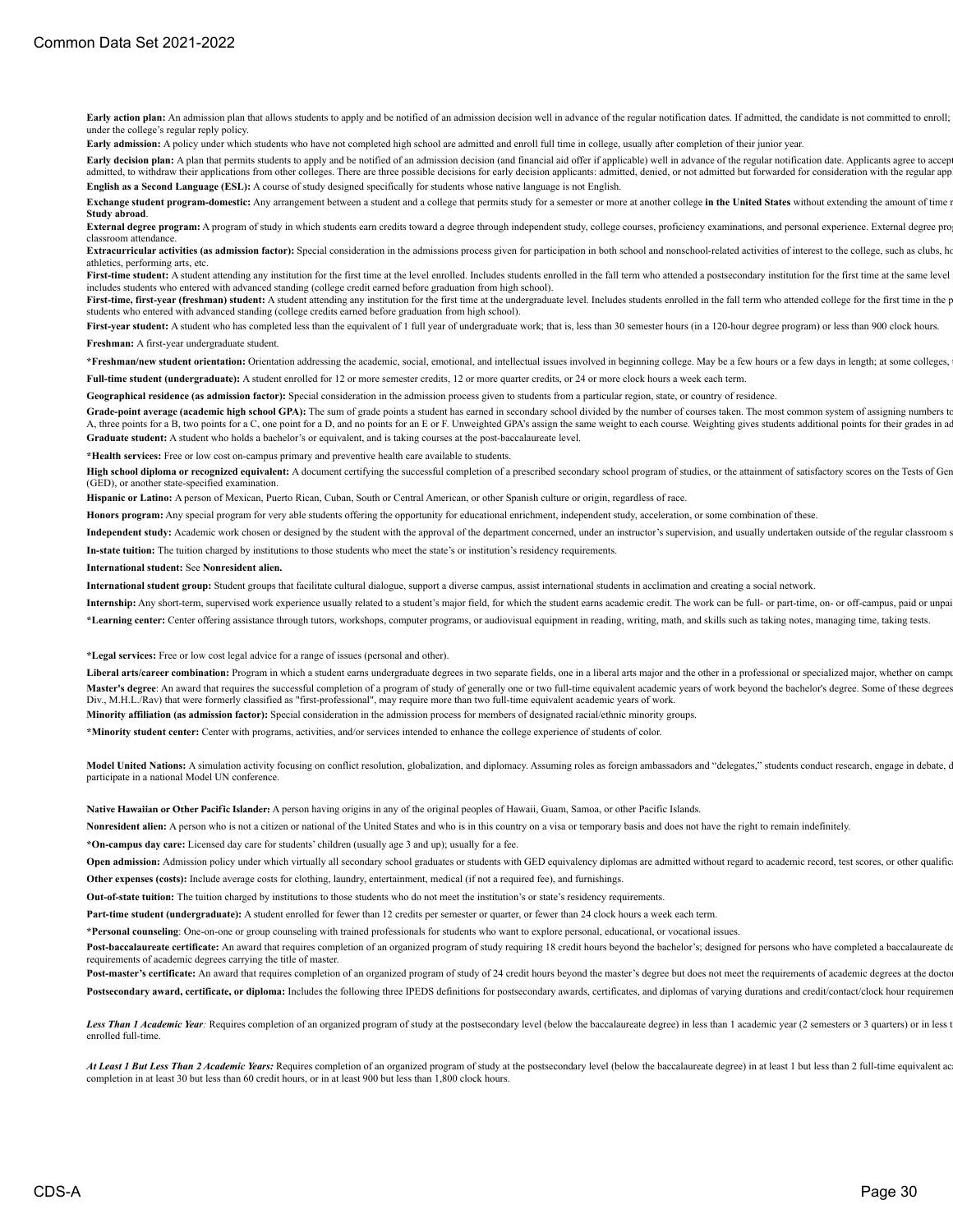At Least 2 But Less Than 4 Academic Years: Requires completion of an organized program of study at the postsecondary level (below the baccalaureate degree) in at least 2 but less than 4 full-time equivalent ac completion in at least 60 but less than 120 credit hours, or in at least 1,800 but less than 3,600 clock hours.

Private institution: An educational institution controlled by a private individual(s) or by a nongovernmental agency, usually supported primarily by other than public funds, and operated by other than publicly el

Private for-profit institution: A private institution in which the individual(s) or agency in control receives compensation, other than wages, rent, or other expenses for the assumption of risk Private nonprofit institution: A private institution in which the individual(s) or agency in control receives no compensation, other than wages, rent, or other expenses for the assumption of risk. These include bo

and those affiliated with a religious organization. **Proprietary institution:** See **Private for-profit institution.**

Public institution: An educational institution whose programs and activities are operated by publicly elected or appointed school officials, and which is supported primarily by public funds.

Quarter calendar system: A calendar system in which the academic year consists of three sessions called quarters of about 12 weeks each. The range may be from 10 to 15 weeks. There may be an additional qu Race/ethnicity: Category used to describe groups to which individuals belong, identify with, or belong in the eves of the community. The categories do not denote scientific definitions of anthropological origins. one group.

Race/ethnicity unknown: Category used to classify students or employees whose race/ethnicity is not known and whom institutions are unable to place in one of the specified racial/ethnic categories.

Recognized Postsecondary Credential: Includes both Title IV eligible degrees, certificates, and other recognized postsecondary credentials. Any credential that is received after completion of a program that is e aid. Credentials that are awarded to recognize an individual's attainment of measurable technical or industry/occupational skills necessary to obtain employment or advance within an industry occupation. (General or endorsed by employers or industry associations).

Religious affiliation/commitment (as admission factor): Special consideration given in the admission process for affiliation with a certain church or faith/religion, commitment to a religious vocation, or observed for a fi tenets/lifestyle.

**\*Religious counseling:** One-on-one or group counseling with trained professionals for students who want to explore religious problems or issues.

**\*Remedial services:** Instructional courses designed for students deficient in the general competencies necessary for a regular postsecondary curriculum and educational setting.

Required fees: Fixed sum charged to students for items not covered by tuition and required of such a large proportion of all students that the student who does NOT pay is the exception. Do not include application fees or parking fees.

Resident alien or other eligible non-citizen: A person who is not a citizen or national of the United States and who has been admitted as a legal immigrant for the purpose of obtaining permanent resident alien s alien registration card [Form I-551 or I-151], a Temporary Resident Card [Form I-688], or an Arrival-Departure Record [Form I-94] with a notation that conveys legal immigrant status, such as Section 207 Refug Conditional Entrant Parolee or Cuban-Haitian).

**Room and board (charges)—on campus:** Assume double occupancy in institutional housing and 19 meals per week (or maximum meal plan).

Secondary school record (as admission factor): Information maintained by the secondary school that may include such things as the student's high school transcript, class rank, GPA, and teacher and counselor

Semester calendar system: A calendar system that consists of two semesters during the academic year with about 16 weeks for each semester of instruction. There may be an additional summer session.

**Student-designed major:** A program of study based on individual interests, designed with the assistance of an adviser.

Study abroad: Any arrangement by which a student completes part of the college program studying in another country. Can be at a campus abroad or through a cooperative agreement with some other U.S. colle; country.

\*Summer session: A summer session is shorter than a regular semester and not considered part of the academic year. It is not the third term of an institution operating on a trimester system or the fourth term of a calendar system. The institution may have 2 or more sessions occurring in the summer months. Some schools, such as vocational and beauty schools, have year-round classes with no separate summer session. Talent/ability (as admission factor): Special consideration given to students with demonstrated talent/abilities in areas of interest to the institution (e.g., sports, the arts, languages, etc.).

**Teacher certification program:** Program designed to prepare students to meet the requirements for certification as teachers in elementary, middle/junior high, and secondary schools.

Transfer applicant: An individual who has fulfilled the institution's requirements to be considered for admission (including payment or waiving of the application fee, if any) and who has previously attended an earned college-level credit.

Transfer student: A student entering the institution for the first time but known to have previously attended a postsecondary institution at the same level (e.g., undergraduate). The student may transfer with or with or wi **Transportation (costs):** Assume two round trips to student's hometown per year for students in institutional housing or daily travel to and from your institution for commuter students.

**Trimester calendar system:** An academic year consisting of 3 terms of about 15 weeks each.

**Tuition:** Amount of money charged to students for instructional services. Tuition may be charged per term, per course, or per credit.

\*Tutoring: May range from one-on-one tutoring in specific subjects to tutoring in an area such as math, reading, or writing. Most tutors are college students; at some colleges, they are specially trained and certific

**Unit:** a standard of measurement representing hours of academic instruction (e.g., semester credit, quarter credit, clock hour).

**Undergraduate:** A student enrolled in a four- or five-year bachelor's degree program, an associate degree program, or a vocational or technical program below the baccalaureate.

\*Veteran's counseling: Helps veterans and their dependents obtain benefits for their selected program and provides certifications to the Veteran's Administration. May also provide personal counseling on the tran civilian life.

**\*Visually impaired:** Any person whose sight loss is not correctable and is sufficiently severe as to adversely affect educational performance.

Volunteer work (as admission factor): Special consideration given to students for activity done on a volunteer basis (e.g., tutoring, hospital care, working with the elderly or disabled) as a service to the commun Wait list: List of students who meet the admission requirements but will only be offered a place in the class if space becomes available

**Weekend college:** A program that allows students to take a complete course of study and attend classes only on weekends.

**White:** A person having origins in any of the original peoples of Europe, the Middle East, or North Africa.

**\*Women's center:** Center with programs, academic activities, and/or services intended to promote an understanding of the evolving roles of women.

Work experience (as admission factor): Special consideration given to students who have been employed prior to application, whether for relevance to major, demonstration of employment-related skills, or as and extracurricular record.

#### **Financial Aid Definitions**

External scholarships and grants: Scholarships and grants received from outside (private) sources that students bring with them (e.g., Kiwanis, National Merit scholarships). The institution may process paperw no role in determining the recipient or the dollar amount awarded.

**Financial aid applicant:** Any applicant who submits **any one of** the institutionally required financial aid applications/forms, such as the FAFSA.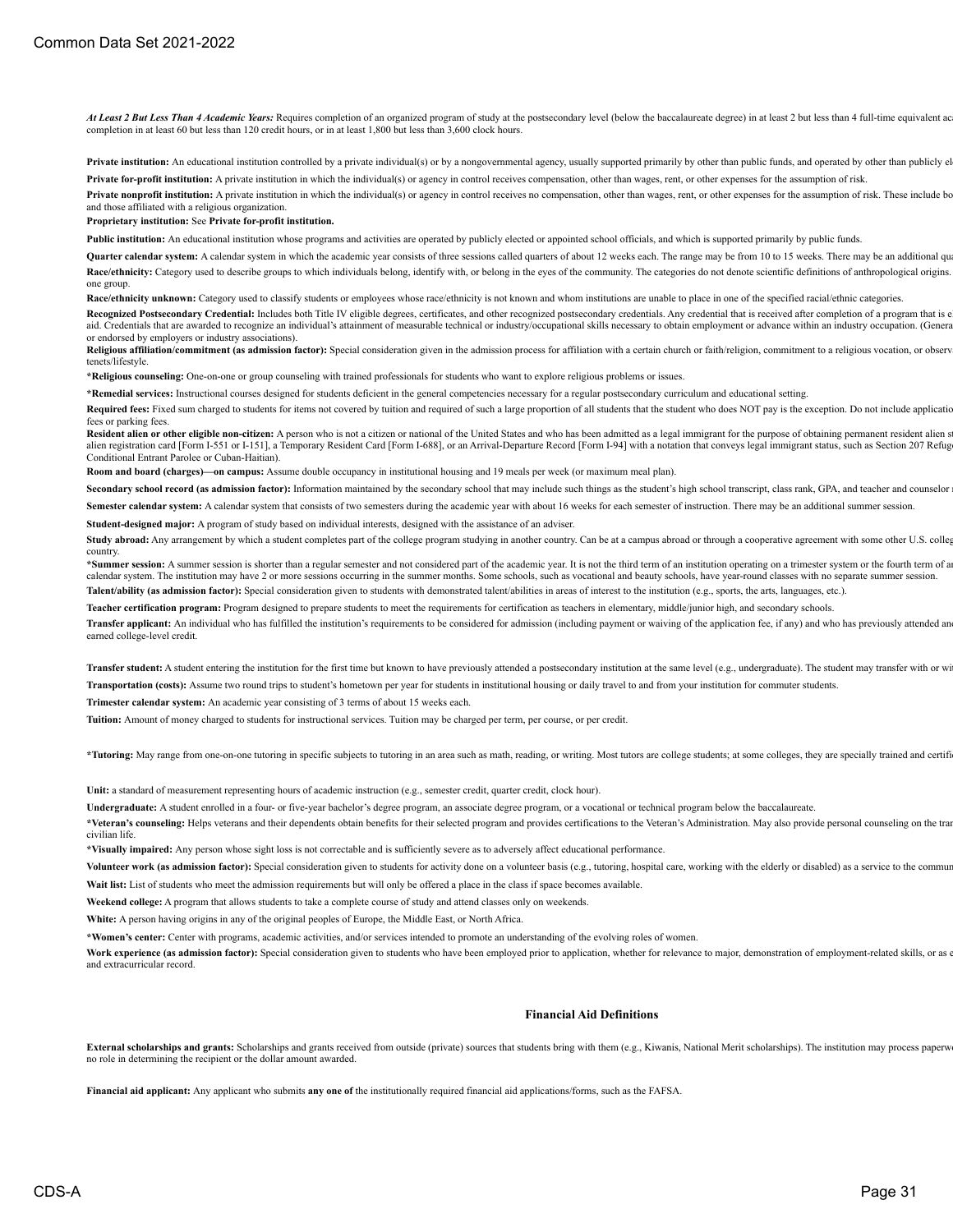Indebtedness: Aggregate dollar amount borrowed through any loan program (federal, state, subsidized, unsubsidized, private, etc.; excluding parent loans) while the student was enrolled at an institution. Student assumed to be the responsibility of the student and **should** be included.

**Institutional scholarships and grants**: Endowed scholarships, annual gifts and tuition funded grants for which the institution determines the recipient.

**Financial need:** As determined by your institution using the federal methodology and/or your institution's own standards.

Need-based aid: College-funded or college-administered award from institutional, state, federal, or other sources for which a student must have financial need to qualify. This includes both institutional and nonjobs, and loans).

**Need-based scholarship or grant aid:** Scholarships and grants from institutional, state, federal, or other sources for which a student must have financial need to qualify.

**Need-based self-help aid:** Loans and jobs from institutional, state, federal, or other sources for which a student must demonstrate financial need to qualify.

Non-need-based scholarship or grant aid: Scholarships and grants, gifts, or merit-based aid from institutional, state, federal, or other sources (including unrestricted funds or gifts and endowment income) awar achievement, merit, or any other non-need-based reason. When reporting questions H1 and H2, non-need-based aid that is used to meet need should be counted as need-based aid.

#### **Note: Suggested order of precedence for counting non-need money as need-based:**

- 1. Non-need institutional grants
- 2. Non-need tuition waivers
- 3. Non-need athletic awards
- 4. Non-need federal grants
- 5. Non-need state grants
- 6. Non-need outside grants
- 7. Non-need student loans
- 8. Non-need parent loans
- 9. Non-need work

**Non-need-based self-help aid:** Loans and jobs from institutional, state, or other sources for which a student need not demonstrate financial need to qualify.

**Work study and employment**: Federal and state work study aid, and any employment packaged by your institution in financial aid awards.